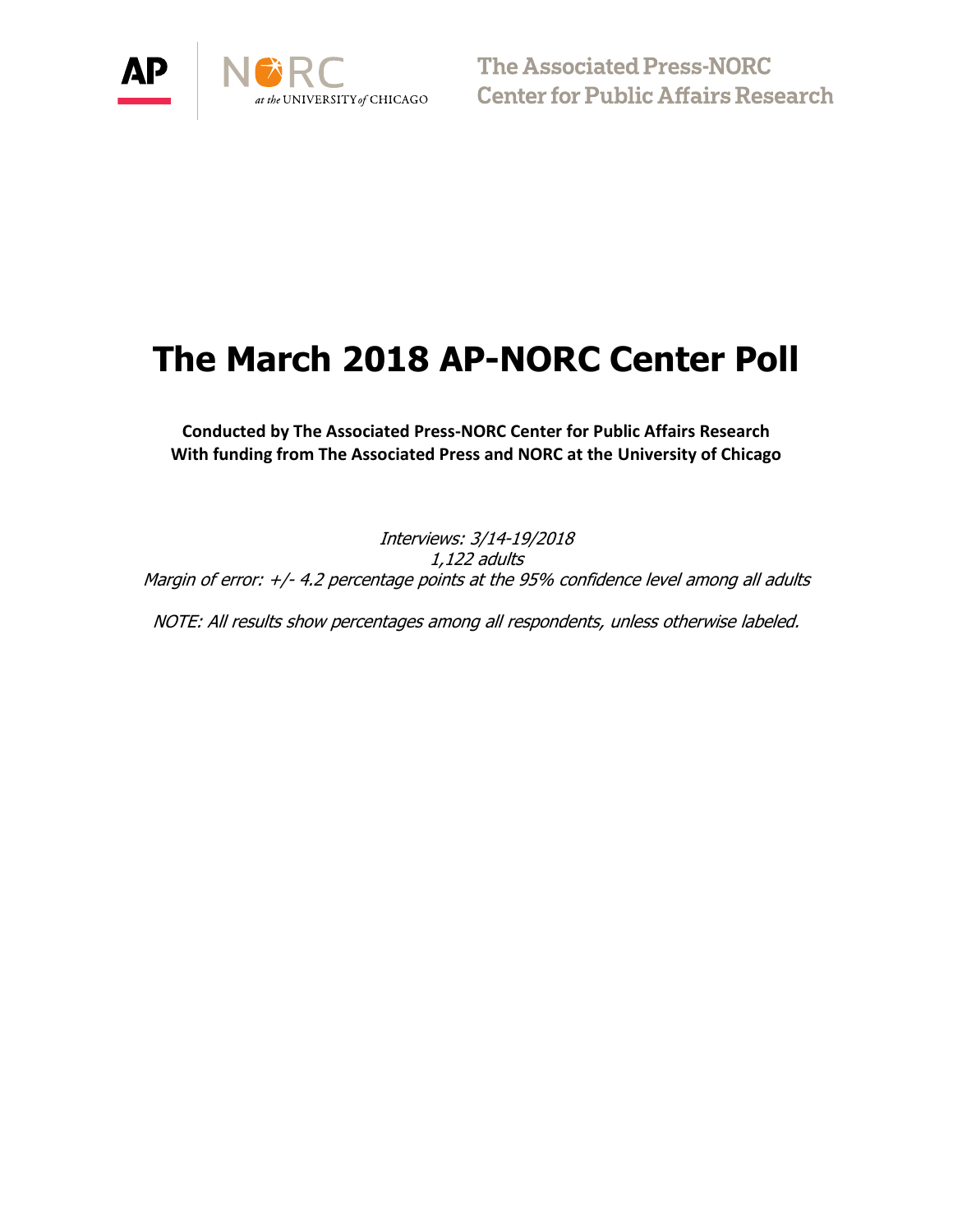# **CUR1. Generally speaking, would you say things in this country are heading in the…**

| AP-NORC                      |                        |                 | DON'T       | SKIP/          |
|------------------------------|------------------------|-----------------|-------------|----------------|
| All adults                   | <b>Right direction</b> | Wrong direction | <b>KNOW</b> | <b>REFUSED</b> |
| $3/14 - 19/2018$ (N=1,222)   | 37                     | 62              |             |                |
| 2/15-19/2018 (N=1,337)       | 32                     | 68              | $\ast$      | $\ast$         |
| 12/7-11/2017 (N=1,020)       | 30                     | 69              |             | $\ast$         |
| $9/28 - 10/2/2017$ (N=1,150) | 24                     | 74              |             | $\ast$         |
| 6/8-11/2017 (N=1,068)        | 34                     | 65              |             | $\ast$         |
| $3/23 - 27/2017 (N=1,110)$   | 37                     | 62              |             | $\ast$         |

# **[HALF SAMPLE ASKED RESPONSE OPTIONS IN REVERSE ORDER]**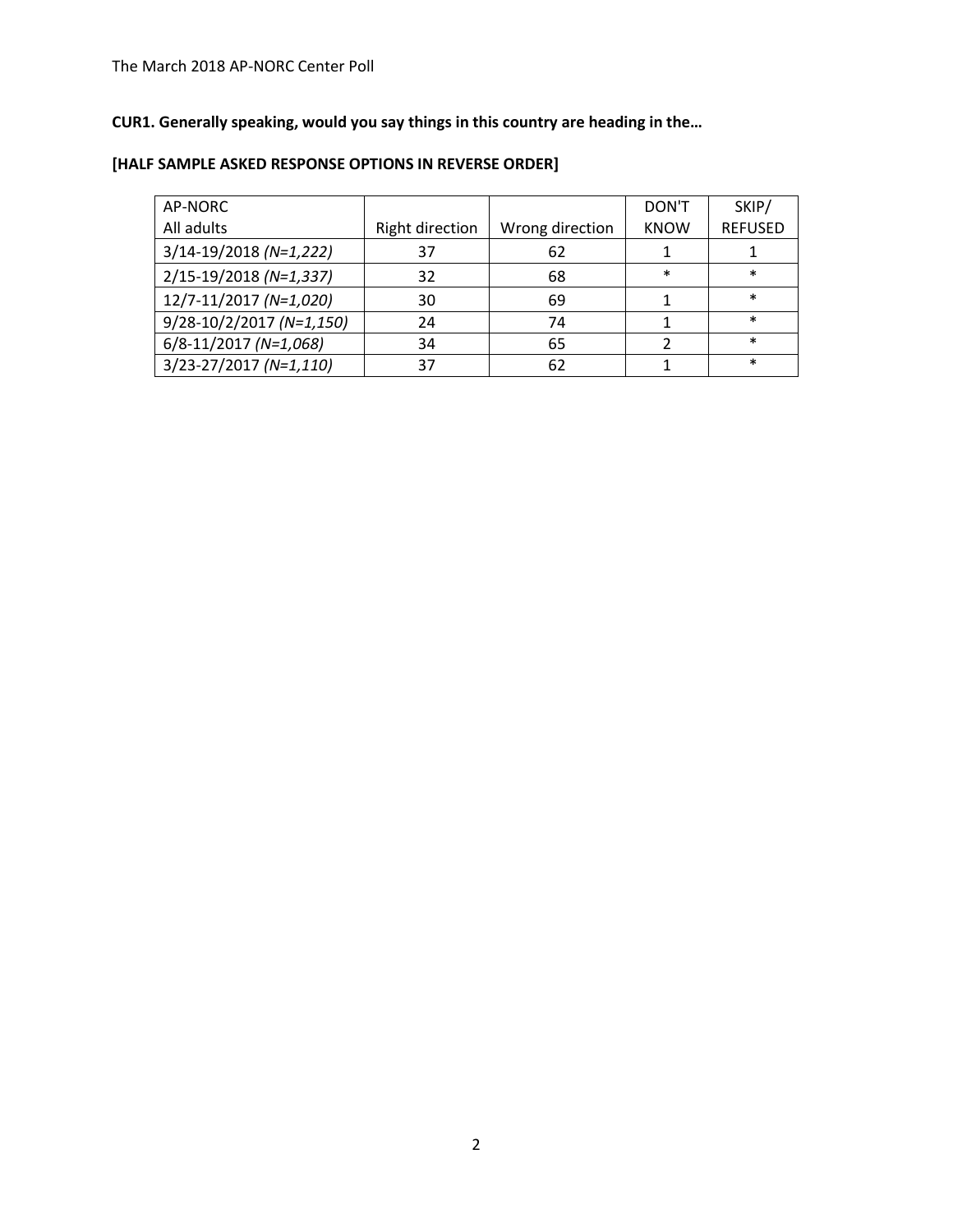**CUR2. Overall, do you approve or disapprove of the way Donald Trump is handling his job as president?**

*If don't know, skipped, or refused in CUR2*

**CUR3. If you had to choose, do you lean more toward approving or disapproving of the way Donald Trump is handling his job as president?**

#### *If approve in CUR2*

**CUR3A. Would you say you approve of the way Donald Trump is handling his job as president strongly or do you approve just somewhat?**

### *If disapprove in CUR2*

**CUR3B. Would you say you disapprove of the way Donald Trump is handling his job as president strongly or do you disapprove just somewhat?**

## **[HALF SAMPLE ASKED RESPONSE OPTIONS IN REVERSE ORDER]**

|              |                |          |          |                          | <b>Do</b>    |            |         |         |          |                          |              |
|--------------|----------------|----------|----------|--------------------------|--------------|------------|---------|---------|----------|--------------------------|--------------|
|              |                |          |          | Lean                     | not          |            | Lean    | Some-   |          |                          |              |
|              |                |          |          | toward                   | lean         | Dis-       | toward  | what    | Strongly |                          |              |
| AP-NORC      | <b>Approve</b> | Strongly | Somewhat | approv                   | either       | approve    | disapp- | dis-    | dis-     |                          | <b>SKP</b>   |
| All adults   | <b>NET</b>     | approve  | approve  | -ing                     | way          | <b>NET</b> | roving  | approve | approve  | DK                       | /REF         |
| 3/14-19/2018 |                |          |          |                          |              |            |         |         |          |                          |              |
| $(N=1, 122)$ | 42             | 20       | 21       | $\ast$                   | 1            | 58         | $\ast$  | 14      | 44       | $\overline{\phantom{0}}$ | $\ast$       |
| 2/15-19/2018 |                |          |          |                          |              |            |         |         |          |                          |              |
| $(N=1,337)$  | 35             | 19       | 17       | $\overline{\phantom{a}}$ | $\mathbf{1}$ | 64         | $\ast$  | 17      | 46       | $\ast$                   | $\ast$       |
| 12/7-11/2017 |                |          |          |                          |              |            |         |         |          |                          |              |
| $(N=1,020)$  | 32             | 15       | 17       | $\ast$                   | $\ast$       | 67         | $\ast$  | 16      | 51       | $\overline{\phantom{0}}$ | $\ast$       |
| $9/28 -$     |                |          |          |                          |              |            |         |         |          |                          |              |
| 10/2/2017    |                |          |          |                          |              |            |         |         |          |                          |              |
| $(N=1, 150)$ | 32             | 20       | 12       | $\ast$                   | $\ast$       | 67         | $\ast$  | 17      | 50       | $\ast$                   | $\ast$       |
| 6/8-11/2017  |                |          |          |                          |              |            |         |         |          |                          |              |
| $(N=1,068)$  | 35             | 16       | 18       | $\ast$                   | 1            | 64         | $\ast$  | 17      | 47       | $\ast$                   | $\mathbf{1}$ |
| 3/23-27/2017 |                |          |          |                          |              |            |         |         |          |                          |              |
| $(N=1,110)$  | 42             | 20       | 22       | $\ast$                   | $\ast$       | 58         | $\ast$  | 14      | 43       |                          | 1            |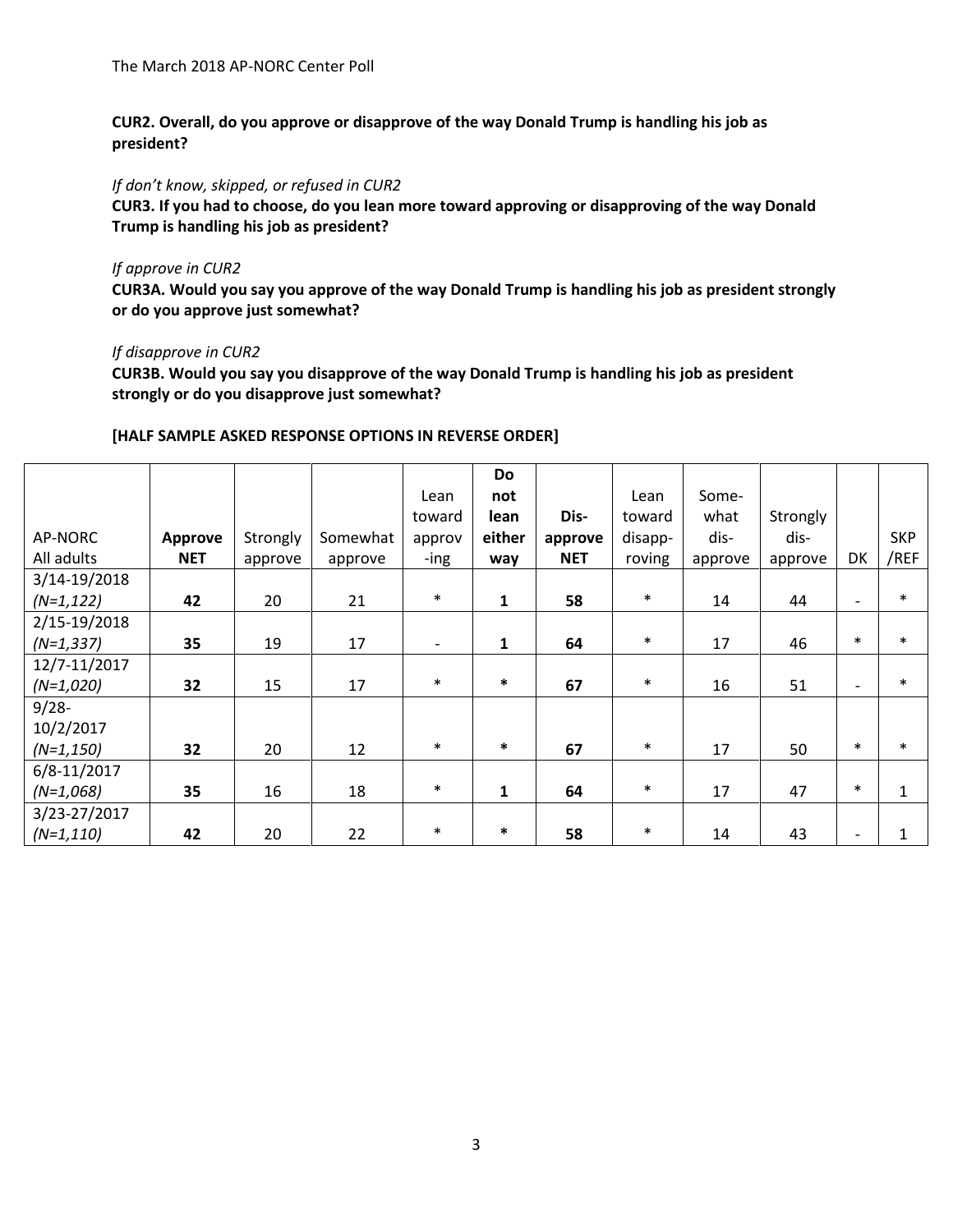**BB2. In the next year, do you think each of the following will get better, get worse, or stay about the same?** 

## **[ITEMS RANDOMIZED]**

|                      | Much/      |        |          |          | Much/     |          |       |        |            |
|----------------------|------------|--------|----------|----------|-----------|----------|-------|--------|------------|
| AP-NORC              | Somewhat   | Much   | Somewhat | About    | Somewhat  | Somewhat | Much  |        | SKP/       |
| 3/14-19/2018         | better NET | better | better   | the same | worse NET | worse    | worse | DK     | <b>REF</b> |
| The way things are   |            |        |          |          |           |          |       |        |            |
| going in the country |            |        |          |          |           |          |       |        |            |
| overall              | 32         | 8      | 24       | 22       | 45        | 26       | 19    | 1      | $\ast$     |
| The national         |            |        |          |          |           |          |       |        |            |
| economy              | 37         | 11     | 26       | 30       | 32        | 24       | 8     | $\ast$ |            |
| Your own personal    |            |        |          |          |           |          |       |        |            |
| finances             | 39         | 10     | 29       | 42       | 18        | 13       | 5     | $\ast$ | $\ast$     |

*N=1,122*

|                      | Much/      |        |          |          | Much/     |          |       |        |            |
|----------------------|------------|--------|----------|----------|-----------|----------|-------|--------|------------|
| AP-NORC              | Somewhat   | Much   | Somewhat | About    | Somewhat  | Somewhat | Much  |        | SKP/       |
| 2/15-19/2018         | better NET | better | better   | the same | worse NET | worse    | worse | DK     | <b>REF</b> |
| The way things are   |            |        |          |          |           |          |       |        |            |
| going in the country |            |        |          |          |           |          |       |        |            |
| overall              | 28         | 10     | 18       | 24       | 47        | 27       | 20    | $\ast$ | $\ast$     |
| The national         |            |        |          |          |           |          |       |        |            |
| economy              | 34         | 12     | 23       | 32       | 33        | 21       | 12    | $\ast$ | $\ast$     |
| Your own personal    |            |        |          |          |           |          |       |        |            |
| finances             | 38         | 12     | 27       | 45       | 16        | 11       | 5     | $\ast$ | $\ast$     |

*N=1,337*

**BB2B. In the next year, do you think each of the following will get better, get worse, or stay about the same?** 

## **[ITEMS RANDOMIZED]**

|                      | Much/      |        |          |          | Much/     |          |       |        |            |
|----------------------|------------|--------|----------|----------|-----------|----------|-------|--------|------------|
| AP-NORC              | Somewhat   | Much   | Somewhat | About    | Somewhat  | Somewhat | Much  |        | SKP/       |
| 3/14-19/2018         | better NET | better | better   | the same | worse NET | worse    | worse | DK     | <b>REF</b> |
| U.S. national        |            |        |          |          |           |          |       |        |            |
| security             | 35         | 14     | 21       | 30       | 34        | 21       | 13    | $\ast$ |            |
| U.S. influence       |            |        |          |          |           |          |       |        |            |
| around the world     | 27         | 10     | 16       | 25       | 48        | 25       | 22    | $\ast$ |            |
| Respect for the U.S. |            |        |          |          |           |          |       |        |            |
| around the world     | 26         | 11     | 16       | 20       | 53        | 25       | 28    | $\ast$ | $\ast$     |
| $N=1,122$            |            |        |          |          |           |          |       |        |            |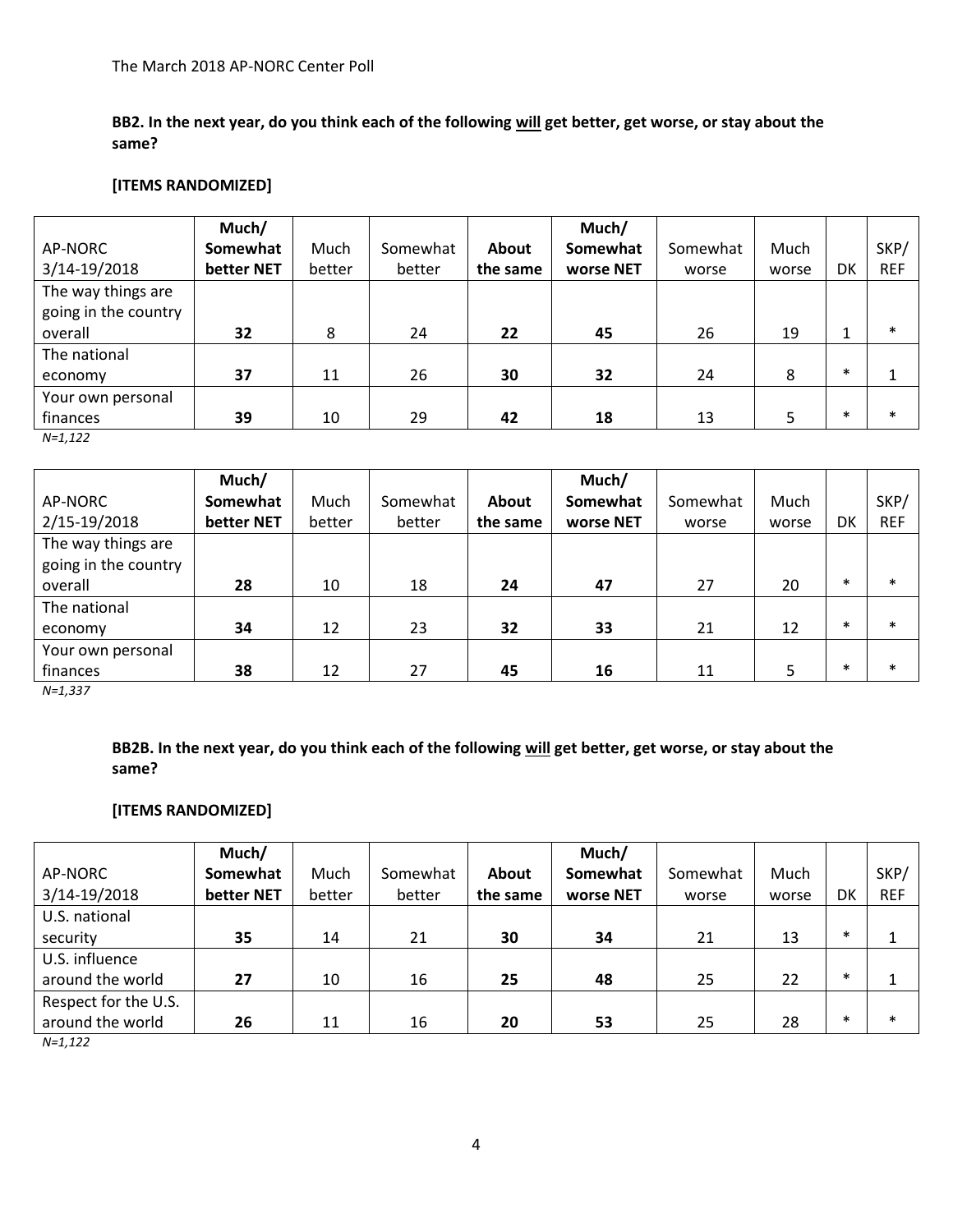## **CURY2. Overall, do you approve or disapprove of the way Donald Trump is handling…?**

## *If Don't know, skipped, or refused in CURY2*

**CURYX. If you had to choose, do you lean more toward approving or disapproving of the way Donald Trump is handling …?**

|                   |            |         |              | Don't          |                   |              |            |              |              |
|-------------------|------------|---------|--------------|----------------|-------------------|--------------|------------|--------------|--------------|
|                   |            |         | Lean         | lean           |                   | Lean         |            |              |              |
| AP-NORC           | Approve    |         | toward       | either         | <b>Disapprove</b> | toward       |            |              | SKP/         |
| 3/14-19/2018      | <b>NET</b> | Approve | approve      | way            | <b>NET</b>        | disapprove   | Disapprove | DK           | <b>REF</b>   |
| The economy       | 47         | 46      | 1            | 1              | 52                | $\ast$       | 51         | $\ast$       | $\ast$       |
| <b>Taxes</b>      | 46         | 45      | $\mathbf{1}$ | $\mathbf{1}$   | 53                | $\mathbf{1}$ | 52         | $\ast$       | $\ast$       |
| Gun control       | 39         | 39      | $\ast$       | $\mathbf{1}$   | 59                | $\ast$       | 58         | $\ast$       | $\ast$       |
| The federal       |            |         |              |                |                   |              |            |              |              |
| budget deficit    | 35         | 34      | $\mathbf{1}$ | $\overline{2}$ | 62                | $\ast$       | 62         | $\ast$       | $\ast$       |
| Opioid addiction, |            |         |              |                |                   |              |            |              |              |
| which includes    |            |         |              |                |                   |              |            |              |              |
| prescription pain |            |         |              |                |                   |              |            |              |              |
| medications like  |            |         |              |                |                   |              |            |              |              |
| Vicodin and       |            |         |              |                |                   |              |            |              |              |
| OxyContin as      |            |         |              |                |                   |              |            |              |              |
| well as street    |            |         |              |                |                   |              |            |              |              |
| drugs like heroin |            |         |              |                |                   |              |            |              |              |
| and fentanyl      | 40         | 39      | $\ast$       | $\overline{2}$ | 57                | $\mathbf{1}$ | 56         | $\mathbf{1}$ | $\mathbf{1}$ |
| North Korea       | 42         | 41      | $\mathbf{1}$ | $\mathbf{1}$   | 56                | $\ast$       | 56         | $\ast$       | $\ast$       |
| Trade             |            |         |              |                |                   |              |            |              |              |
| negotiations with |            |         |              |                |                   |              |            |              |              |
| other countries   | 41         | 40      | $\ast$       | 1              | 58                | $\ast$       | 57         | $\ast$       | $\ast$       |

### **[ITEMS RANDOMIZED; HALF SAMPLE ASKED RESPONSE OPTIONS IN REVERSE ORDER]**

*N=1,122*

|              |            |         |                          | Don't  |                   |            |                   |    |            |
|--------------|------------|---------|--------------------------|--------|-------------------|------------|-------------------|----|------------|
|              |            |         | Lean                     | lean   |                   | Lean       |                   |    |            |
| AP-NORC      | Approve    |         | toward                   | either | <b>Disapprove</b> | toward     |                   |    | SKP/       |
| 2/15-19/2018 | <b>NET</b> | Approve | approve                  | way    | <b>NET</b>        | disapprove | <b>Disapprove</b> | DK | <b>REF</b> |
| The economy  | 45         | 45      | $\overline{\phantom{0}}$ | *      | 54                | $\ast$     | 53                |    | $\ast$     |

*N=1,337*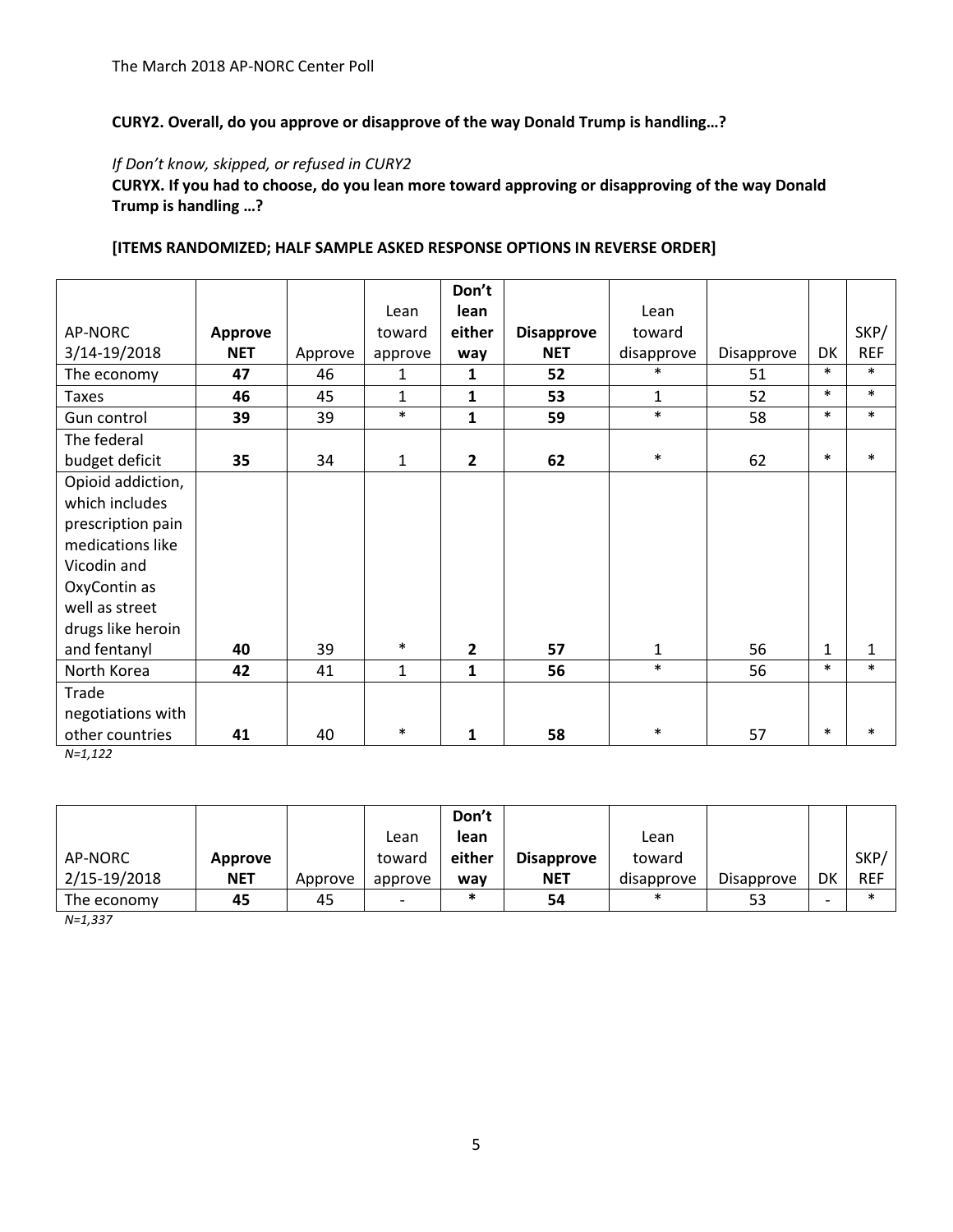|              | Approve/   |         |         |        |             |            |            |        |            |
|--------------|------------|---------|---------|--------|-------------|------------|------------|--------|------------|
|              | lean       |         |         | Don't  | Disapprove/ |            |            |        |            |
|              | toward     |         | Lean    | lean   | lean toward | Lean       |            |        |            |
| AP-NORC      | approve    |         | toward  | either | disapprove  | toward     |            |        | SKP/       |
| 12/7-11/2017 | <b>NET</b> | Approve | approve | way    | <b>NET</b>  | disapprove | Disapprove | DK     | <b>REF</b> |
| The economy  | 40         | 40      | $\ast$  |        | 59          | ∗          | 59         | $\ast$ |            |
| Taxes        | 33         | 32      | $\ast$  |        | 66          |            | 65         | $\ast$ |            |

*N=1,020*

| AP-NORC<br>10/12-16/2017 | Approve/<br>lean<br>toward<br>approve<br><b>NET</b> | Approve | Lean<br>toward<br>approve | Don't<br>lean<br>either<br>way | Disapprove/<br>lean toward<br>disapprove<br><b>NET</b> | Lean<br>toward<br>disapprove | Disapprove | DK     | SKP/<br><b>REF</b> |
|--------------------------|-----------------------------------------------------|---------|---------------------------|--------------------------------|--------------------------------------------------------|------------------------------|------------|--------|--------------------|
| The economy              | 41                                                  | 41      | $\ast$                    |                                | 58                                                     |                              | 57         | $\ast$ | $\ast$             |
| <b>Taxes</b>             | 39                                                  | 38      |                           |                                | 59                                                     |                              | 58         |        | $\ast$             |
| Gun control              | 40                                                  | 39      |                           |                                | 59                                                     | $\ast$                       | 58         | $\ast$ | $\ast$             |
| North Korea              | 34                                                  | 34      | $\ast$                    |                                | 65                                                     | $\ast$                       | 64         | $\ast$ | $\ast$             |

*N=1,054*

|                |            |         |         | Don't  |                   |            |            |        |            |
|----------------|------------|---------|---------|--------|-------------------|------------|------------|--------|------------|
|                |            |         | Lean    | lean   |                   | Lean       |            |        |            |
| AP-NORC        | Approve    |         | toward  | either | <b>Disapprove</b> | toward     |            |        | SKP/       |
| 9/28-10/2/2017 | <b>NET</b> | Approve | approve | wav    | <b>NET</b>        | disapprove | Disapprove | DK     | <b>REF</b> |
| The economy    | 42         | 42      | $\ast$  |        | 56                |            | 56         | $\ast$ | $\ast$     |
| North Korea    | 36         | 35      |         |        | 63                | $\ast$     | 63         | $\ast$ | $\ast$     |

*N=1,150*

|                   |            |         |         | Don't  |                   |            |                   |        |            |
|-------------------|------------|---------|---------|--------|-------------------|------------|-------------------|--------|------------|
|                   |            |         | Lean    | lean   |                   | Lean       |                   |        |            |
| AP-NORC           | Approve    |         | toward  | either | <b>Disapprove</b> | toward     |                   |        | SKP/       |
| 6/8-11/2017       | <b>NET</b> | Approve | approve | wav    | <b>NET</b>        | disapprove | <b>Disapprove</b> | DK     | <b>REF</b> |
| The economy       | 43         | 43      |         |        | 55                | $\ast$     | 55                | $\ast$ | $\ast$     |
| $\cdots$ $\cdots$ |            |         |         |        |                   |            |                   |        |            |

*N=1,068*

|                |            |         |         | Don't  |                   |            |            |                          |            |
|----------------|------------|---------|---------|--------|-------------------|------------|------------|--------------------------|------------|
|                |            |         | Lean    | lean   |                   | Lean       |            |                          |            |
| AP-NORC        | Approve    |         | toward  | either | <b>Disapprove</b> | toward     |            |                          | SKP/       |
| 3/23-27/2017   | <b>NET</b> | Approve | approve | way    | <b>NET</b>        | disapprove | Disapprove | DK                       | <b>REF</b> |
| The economy    | 50         | 49      |         |        | 48                |            | 47         | $\overline{\phantom{0}}$ | $\ast$     |
| Taxes          | 44         | 43      |         |        | 54                |            | 53         |                          | $\ast$     |
| The federal    |            |         |         |        |                   |            |            |                          |            |
| budget deficit | 43         | 42      |         |        | 54                |            | 53         | ◢                        | $\ast$     |

*N=1,110*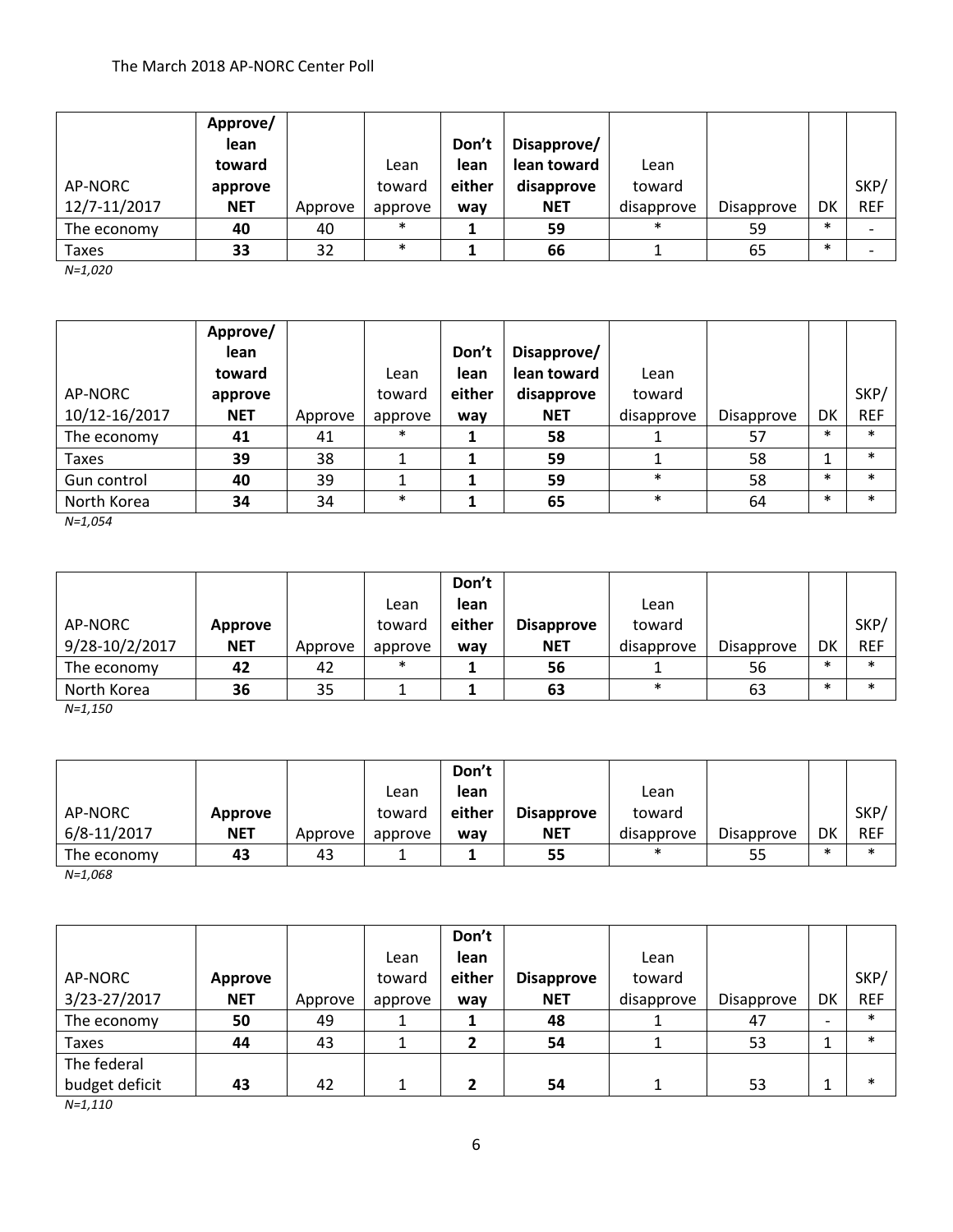**TAX1. How much have you heard or read about the new tax law that was passed by Congress in December?**

|                              | AP-NORC      |
|------------------------------|--------------|
|                              | 3/14-19/2018 |
| A lot/Some/Only a little NET | 86           |
| A lot                        | 15           |
| Some                         | 43           |
| Only a little                | 28           |
| <b>Nothing at all</b>        | 13           |
| <b>DON'T KNOW</b>            | 1            |
| SKIP/REFUSED                 | $\ast$       |
| $N =$                        | 1,122        |

# *If a lot, some, or only a little in TAX1*

**TAX2. Do you think the new tax law will help, hurt, or have no impact on each of the following?**

## **[ITEMS RANDOMIZED]**

|                                           | Help a lot/ |        |          |         | Hurt a lot/ |          |                |    |            |
|-------------------------------------------|-------------|--------|----------|---------|-------------|----------|----------------|----|------------|
| AP-NORC                                   | somewhat    | Help a | Help     | Have no | somewhat    | Hurt     | Hurt           |    | SKP/       |
| 3/14-19/2018                              | <b>NET</b>  | lot    | somewhat | impact  | <b>NET</b>  | somewhat | a lot          | DK | <b>REF</b> |
| Large corporations                        | 77          | 52     | 25       | 12      | 9           | 7        | $\overline{2}$ | 1  | 1          |
| Wealthy individuals                       |             |        |          |         |             |          |                |    |            |
| and families                              | 73          | 44     | 29       | 18      | 8           | 6        | $\overline{2}$ | 1  | $\ast$     |
| Small businesses                          | 53          | 15     | 38       | 15      | 31          | 22       | 9              | 1  | $\ast$     |
| Middle income<br>individuals and families | 42          | 11     | 32       | 15      | 41          | 27       | 14             | 1  | $\ast$     |
| Lower income<br>individuals and families  | 39          | 14     | 25       | 16      | 44          | 23       | 22             | 1  | $\ast$     |
| You                                       | 36          | 9      | 28       | 26      | 36          | 27       | 10             | 1  |            |
| $N = 977$                                 |             |        |          |         |             |          |                |    |            |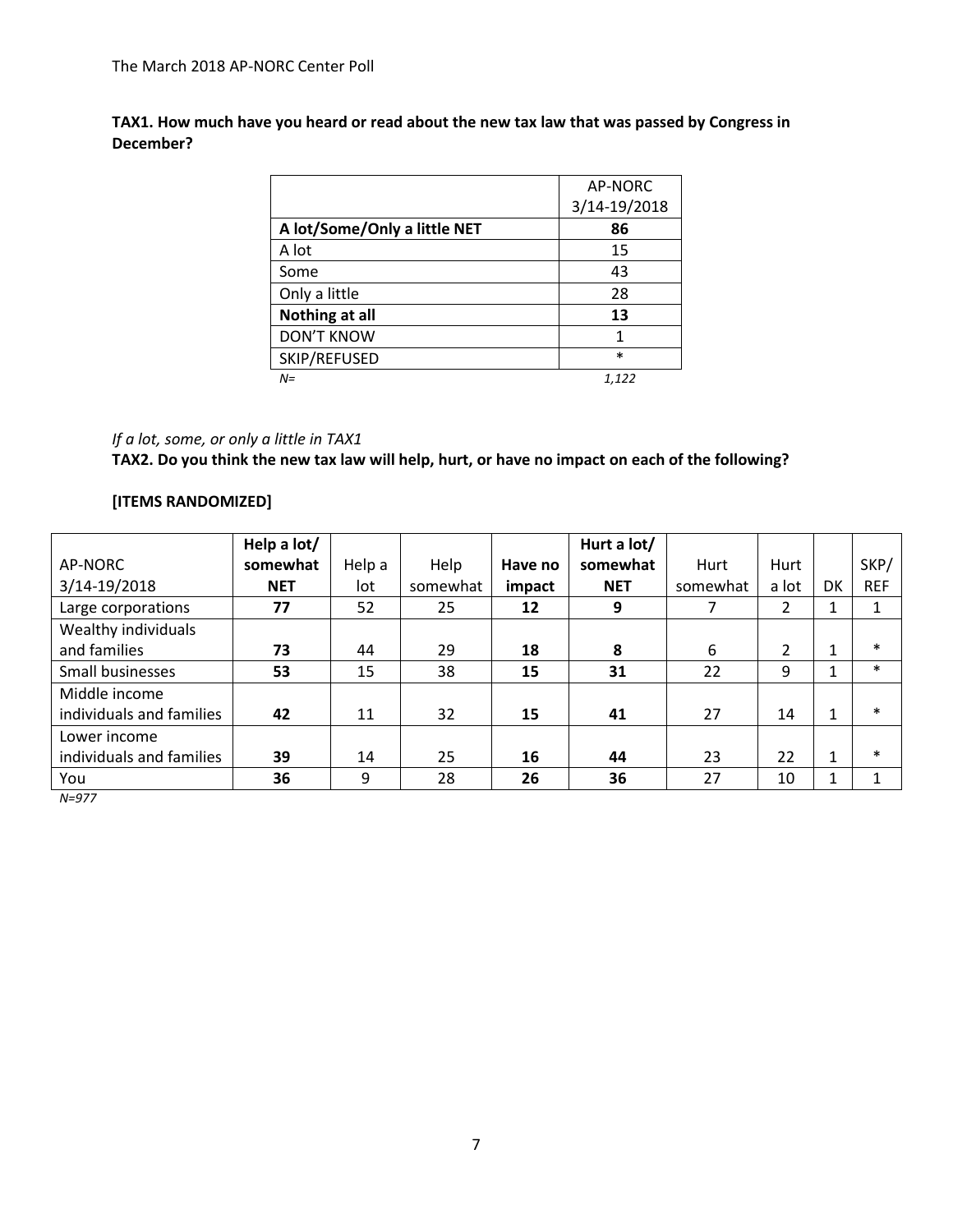# *If a lot, some, or only a little in TAX1*

**TAX3. What effect do you think the new tax law will have on the federal budget deficit?** 

|                                | AP-NORC      |
|--------------------------------|--------------|
|                                | 3/14-19/2018 |
| Increase it a lot/a little NET | 59           |
| Increase it a lot              | 29           |
| Increase it a little           | 31           |
| No effect                      | 22           |
| Decrease it a lot/a little NET | 17           |
| Decrease it a little           | 13           |
| Decrease it a lot              |              |
| <b>DON'T KNOW</b>              | 1            |
| SKIP/REFUSED                   | $\ast$       |
| $N =$                          | 977          |

### *If a lot, some, or only a little in TAX1*

**TAX4. What effect has the new tax law had on your take-home pay, that is, the amount of money in your paycheck? Did it increase or decrease, stay the same, or don't you get a regular paycheck?** 

|                                | AP-NORC      |
|--------------------------------|--------------|
|                                | 3/14-19/2018 |
| Increase it a lot/a little NET | 34           |
| Increase it a lot              | 3            |
| Increase it a little           | 31           |
| Stay the same                  | 29           |
| Decrease it a lot/a little NET | 10           |
| Decrease it a little           | 8            |
| Decrease it a lot              | 2            |
| No paycheck                    | 26           |
| <b>DON'T KNOW</b>              | $\ast$       |
| SKIP/REFUSED                   | 1            |
| $N =$                          | 977          |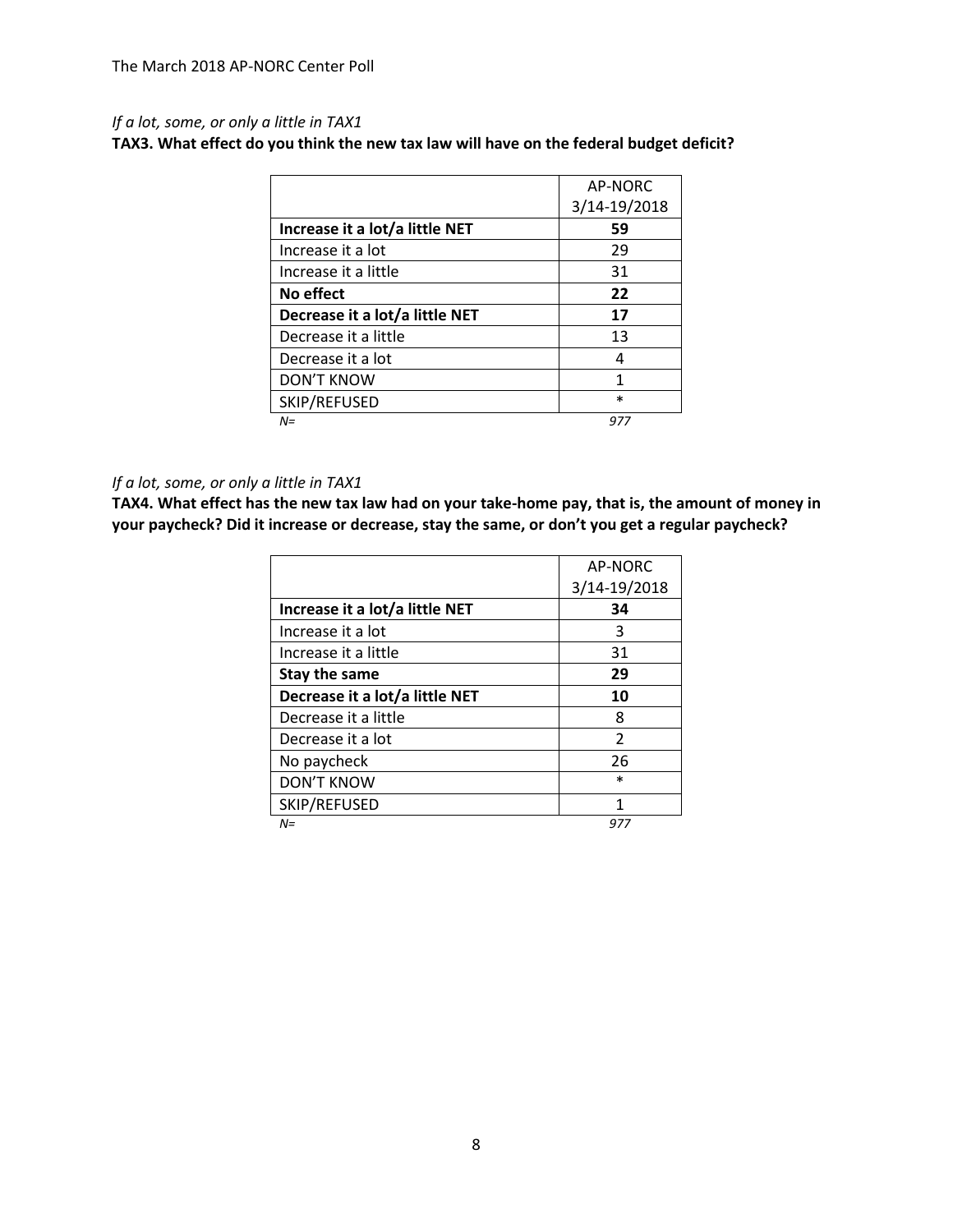# **TRADE1. How important should each of the following be when the United States negotiates trade agreements with other countries?**

## **[ITEMS RANDOMIZED]**

|                 | Not at                    |                |           |                   | Very/                  |           |           |              |                |
|-----------------|---------------------------|----------------|-----------|-------------------|------------------------|-----------|-----------|--------------|----------------|
| AP-NORC         | all/slightly<br>important | Not at all     | Slightly  | <b>Moderately</b> | extremely<br>important | Very      | Extremely |              | SKP/           |
| 3/14-19/2018    | <b>NET</b>                |                |           |                   | <b>NET</b>             |           |           | DK           | <b>REF</b>     |
|                 |                           | important      | important | important         |                        | important | important |              |                |
| The effect on   |                           | $\ast$         |           |                   |                        |           |           | $\ast$       |                |
| U.S. jobs       | 9                         |                | 8         | 19                | 71                     | 43        | 28        |              | $\mathbf{1}$   |
| American        |                           |                |           |                   |                        |           |           |              |                |
| competitiveness |                           |                |           |                   |                        |           |           |              |                |
| with other      |                           |                |           |                   |                        |           |           |              |                |
| countries       | 12                        | $\overline{2}$ | 10        | 29                | 57                     | 37        | 19        | $\mathbf{1}$ | $\mathbf{1}$   |
| The             |                           |                |           |                   |                        |           |           |              |                |
| environmental   |                           |                |           |                   |                        |           |           |              |                |
| impact          | 15                        | $\overline{3}$ | 12        | 27                | 56                     | 32        | 24        | $\mathbf{1}$ | $\mathbf{1}$   |
| The effect on   |                           |                |           |                   |                        |           |           |              |                |
| troubled U.S.   |                           |                |           |                   |                        |           |           |              |                |
| industries      | 13                        | $\overline{2}$ | 12        | 28                | 55                     | 37        | 19        | $\mathbf{1}$ | $\mathbf{1}$   |
| Keeping         |                           |                |           |                   |                        |           |           |              |                |
| consumer prices |                           |                |           |                   |                        |           |           |              |                |
| low             | 13                        | $\overline{2}$ | 11        | 32                | 54                     | 35        | 19        | $\ast$       | $\mathbf{1}$   |
| Wages and       |                           |                |           |                   |                        |           |           |              |                |
| working         |                           |                |           |                   |                        |           |           |              |                |
| conditions in   |                           |                |           |                   |                        |           |           |              |                |
| other countries | 29                        | 9              | 19        | 31                | 38                     | 26        | 12        | $\mathbf{1}$ | $\overline{2}$ |
| Profits for     |                           |                |           |                   |                        |           |           |              |                |
| American        |                           |                |           |                   |                        |           |           |              |                |
| corporations    | 26                        | 4              | 22        | 35                | 37                     | 27        | 10        | $\ast$       | 1              |

*N=1,122*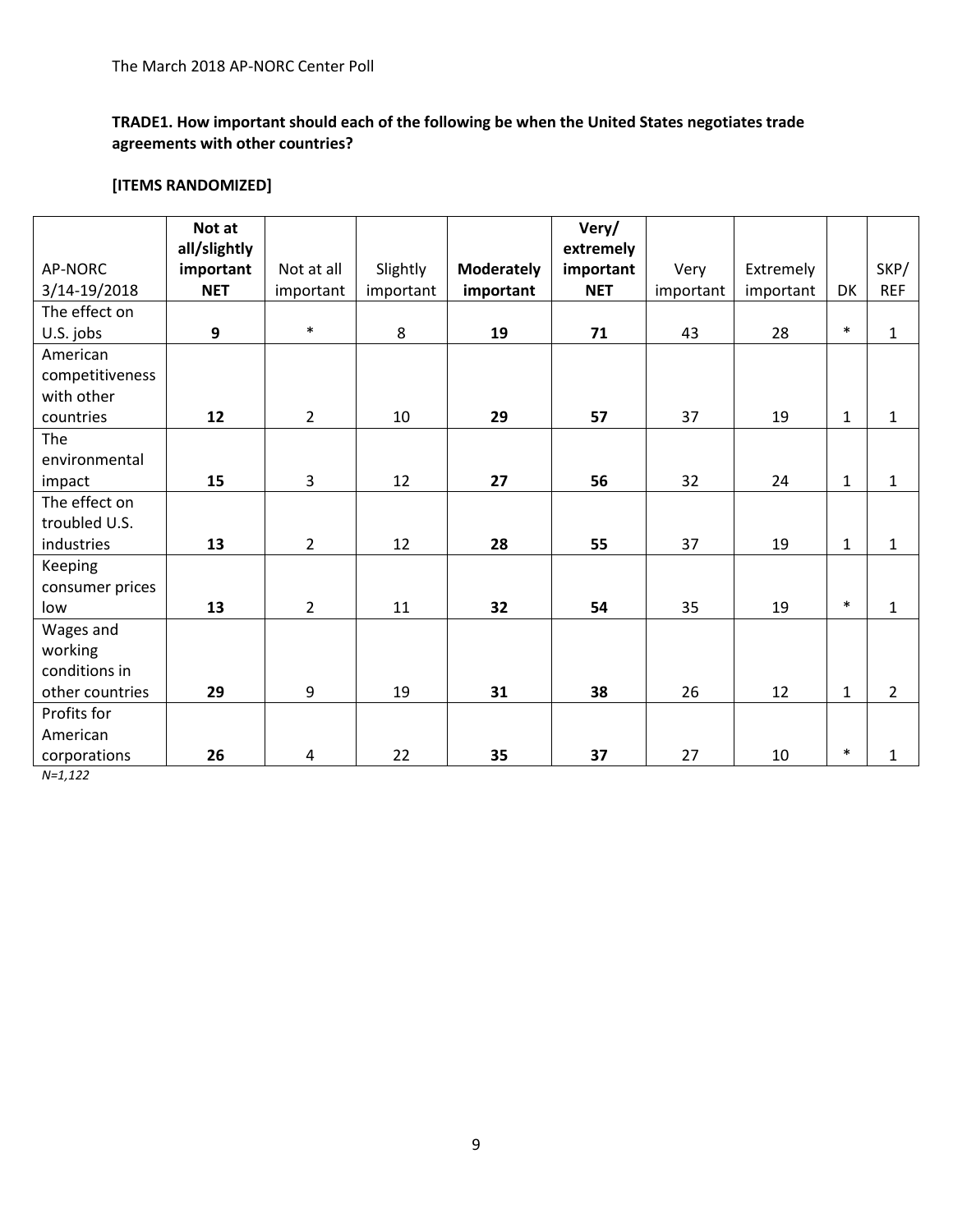**TRADE2. Do you favor, oppose or neither favor nor oppose placing a tariff, that is an import tax, on steel and aluminium that is brought into the United States from other countries?** 

|                                     | AP-NORC      |
|-------------------------------------|--------------|
|                                     | 3/14-19/2018 |
| <b>Strongly/Somewhat favor NET</b>  | 38           |
| Strongly favor                      | 13           |
| Somewhat favor                      | 25           |
| Neither favor nor oppose            | 32           |
| <b>Strongly/Somewhat oppose NET</b> | 29           |
| Somewhat oppose                     | 15           |
| Strongly oppose                     | 14           |
| <b>DON'T KNOW</b>                   | $\ast$       |
| SKIP/REFUSED                        | 1            |
| $N =$                               | 1,122        |

## **[HALF SAMPLE SHOWN TRADE3 THEN TRADE4; OTHER HALF SHOWN TRADE4 THEN TRADE3]**

**TRADE3. Regardless of what you personally support, do you think placing a tariff on steel and aluminium that is brought into the United States from other countries will lead to an increase in jobs, a decrease or have no effect?** 

|                             | AP-NORC      |
|-----------------------------|--------------|
|                             | 3/14-19/2018 |
| Increase a lot/somewhat NET | 32           |
| Increase a lot              | 5            |
| Increase somewhat           | 27           |
| Have no effect              | 31           |
| Decrease a lot/somewhat NET | 36           |
| Decrease somewhat           | 28           |
| Decrease a lot              | 7            |
| <b>DON'T KNOW</b>           | 1            |
| SKIP/REFUSED                |              |
| $N =$                       | 1,122        |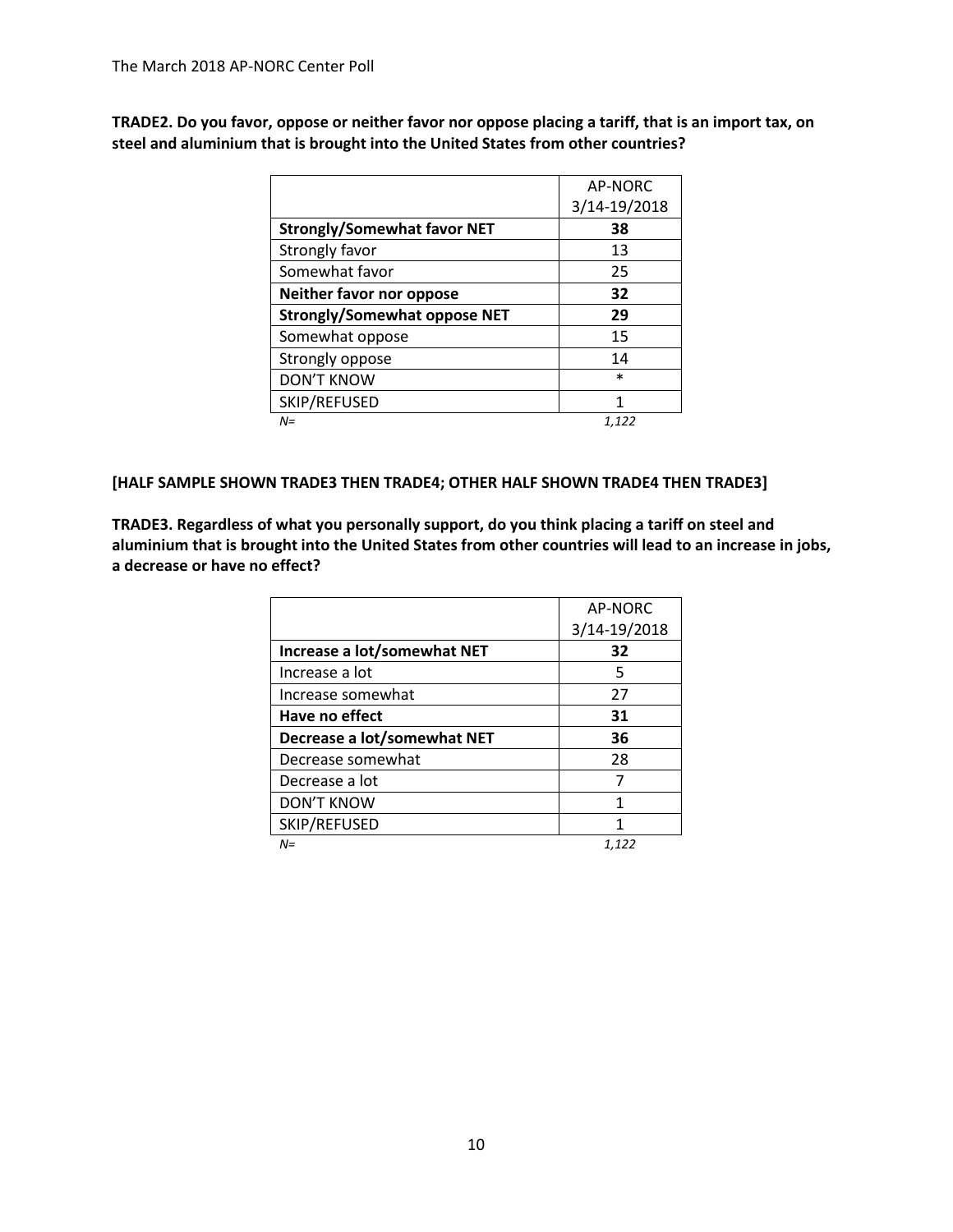**TRADE4. Regardless of what you personally support, do you think placing a tariff on steel and aluminium that is brought into the United States from other countries will lead to an increase in the price of consumer goods, a decrease or have no effect?**

|                             | AP-NORC       |
|-----------------------------|---------------|
|                             | 3/14-19/2018  |
| Increase a lot/somewhat NET | 40            |
| Increase a lot              |               |
| Increase somewhat           | 33            |
| Have no effect              | 19            |
| Decrease a lot/somewhat NET | 39            |
| Decrease somewhat           | 31            |
| Decrease a lot              | 9             |
| <b>DON'T KNOW</b>           | 1             |
| SKIP/REFUSED                | $\mathcal{P}$ |
| $N =$                       | 1,122         |

**NK1. How personally concerned are you that North Korea's nuclear weapons program poses a direct threat to:** 

## **[ITEMS RANDOMIZED; HALF SAMPLE ASKED RESPONSE OPTIONS IN REVERSE ORDER]**

|                   | Extremely/ |           |           |           | Not very<br>concerned |           |           |              |              |
|-------------------|------------|-----------|-----------|-----------|-----------------------|-----------|-----------|--------------|--------------|
|                   | very       |           |           | Moder-    | $/$ not               |           | Not       |              |              |
| AP-NORC           | concerned  | Extremely | Very      | ately     | concerned             | Not very  | concerned |              | <b>SKP</b>   |
| 3/14-19/2018      | <b>NET</b> | concerned | concerned | concerned | at all NET            | concerned | at all    | DK           | /REF         |
| The United        |            |           |           |           |                       |           |           |              |              |
| States in         |            |           |           |           |                       |           |           |              |              |
| general           | 50         | 24        | 26        | 32        | 17                    | 11        | 5         | $\ast$       | $\mathbf{1}$ |
| Where you live    |            |           |           |           |                       |           |           |              |              |
| specifically      | 29         | 14        | 14        | 33        | 37                    | 24        | 13        | $\ast$       | $\mathbf{1}$ |
| U.S. allies, such |            |           |           |           |                       |           |           |              |              |
| as Japan or       |            |           |           |           |                       |           |           |              |              |
| South Korea       | 53         | 23        | 30        | 33        | 13                    | 9         | 4         | $\ast$       | $\mathbf{1}$ |
| U.S. overseas     |            |           |           |           |                       |           |           |              |              |
| territories,      |            |           |           |           |                       |           |           |              |              |
| such as Guam      | 47         | 20        | 26        | 36        | 16                    | 11        | 5         | $\mathbf{1}$ | 1            |

*N=1,122*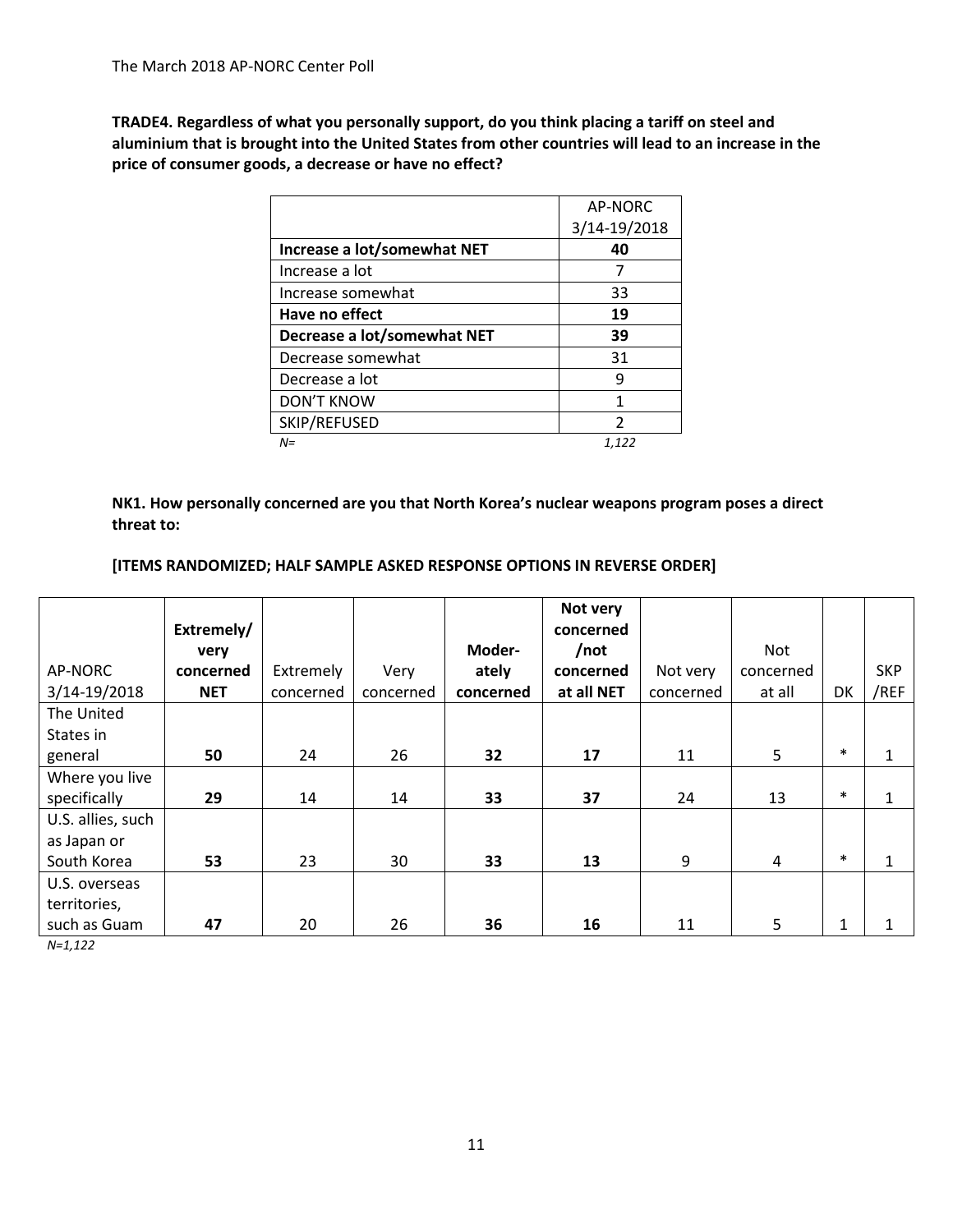|                   |            |           |           |           | Not very   |                |                |        |            |
|-------------------|------------|-----------|-----------|-----------|------------|----------------|----------------|--------|------------|
|                   | Extremely/ |           |           |           | concerned  |                |                |        |            |
| AP-NORC           | very       |           |           | Moder-    | /not       |                | Not            |        |            |
| $9/28 -$          | concerned  | Extremely | Very      | ately     | concerned  | Not very       | concerned      |        | <b>SKP</b> |
| 10/2/2017         | <b>NET</b> | concerned | concerned | concerned | at all NET | concerned      | at all         | DK     | /REF       |
| The United        |            |           |           |           |            |                |                |        |            |
| States in         |            |           |           |           |            |                |                |        |            |
| general           | 67         | 41        | 26        | 21        | 12         | $\overline{7}$ | 5 <sup>5</sup> | $\ast$ | $\ast$     |
| Where you live    |            |           |           |           |            |                |                |        |            |
| specifically      | 41         | 25        | 17        | 26        | 32         | 21             | 11             | $\ast$ | $\ast$     |
| U.S. allies, such |            |           |           |           |            |                |                |        |            |
| as Japan or       |            |           |           |           |            |                |                |        |            |
| South Korea       | 69         | 41        | 28        | 20        | 10         | 5              | 5              | $\ast$ | $\ast$     |
| U.S. overseas     |            |           |           |           |            |                |                |        |            |
| territories,      |            |           |           |           |            |                |                |        |            |
| such as Guam      | 68         | 39        | 29        | 20        | 11         | 6              | 5              | 1      | $\ast$     |

*N=1,150*

**NK2. Do you favor, oppose, or neither favor nor oppose President Trump taking part in direct negotiations with North Korean leader Kim Jong Un about North Korea's nuclear weapons program?**

|                                     | AP-NORC      |
|-------------------------------------|--------------|
|                                     | 3/14-19/2018 |
| <b>Strongly/Somewhat favor NET</b>  | 48           |
| Strongly favor                      | 21           |
| Somewhat favor                      | 27           |
| Neither favor nor oppose            | 21           |
| <b>Strongly/Somewhat oppose NET</b> | 29           |
| Somewhat oppose                     | 13           |
| Strongly oppose                     | 16           |
| <b>DON'T KNOW</b>                   | $\ast$       |
| SKIP/REFUSED                        | 1            |
| $N =$                               | 1.122        |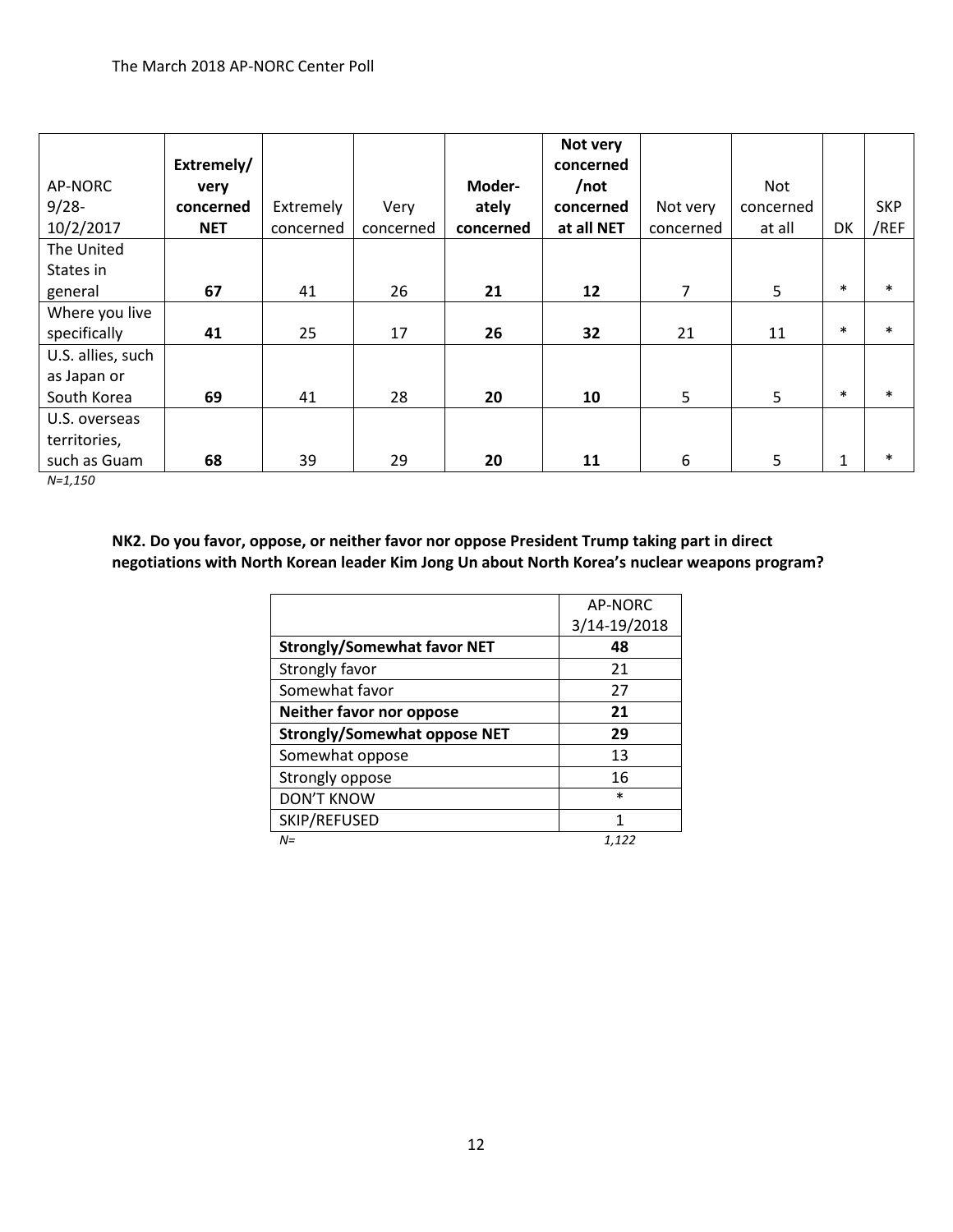**NK3. Which of the following comes closer to your opinion about negotiations between the U.S. and North Korea? Do you think the U.S. should…**

## **[HALF SAMPLE SHOWN RESPONSE OPTIONS IN REVERSE ORDER]**

|                                                      | AP-NORC      |
|------------------------------------------------------|--------------|
|                                                      | 3/14-19/2018 |
| Only consider a deal if North Korea completely gives |              |
| up its nuclear weapons program                       | 44           |
| Consider a deal if North Korea makes progress toward |              |
| giving up its nuclear weapons program                | 40           |
| Not consider a deal with North Korea at all          | 13           |
| <b>DON'T KNOW</b>                                    | 1            |
| SKIP/REFUSED                                         | っ            |
| $N =$                                                | 1.122        |

## **GUN1. Should gun laws in the United States be made more strict, left as they are, or made less strict?**

|               | Much/       |        |             |         | Much/       |                |                |                          |                |
|---------------|-------------|--------|-------------|---------|-------------|----------------|----------------|--------------------------|----------------|
|               | Somewhat    | Much   |             | Left as | Somewhat    |                | Much           |                          |                |
|               | more strict | more   | Somewhat    | they    | less strict | Somewhat       | less           |                          | SKP/           |
|               | <b>NET</b>  | strict | more strict | are     | <b>NET</b>  | less strict    | strict         | DK                       | <b>REF</b>     |
| AP-NORC       |             |        |             |         |             |                |                |                          |                |
| 3/14-19/2018  |             |        |             |         |             |                |                |                          |                |
| $(N=1, 122)$  | 69          | 45     | 24          | 22      | 9           | 5              | 4              | $\overline{\phantom{a}}$ | $\mathbf{1}$   |
| AP-NORC       |             |        |             |         |             |                |                |                          |                |
| 10/12-16/2017 |             |        |             |         |             |                |                |                          |                |
| $(N=1,054)$   | 61          | 36     | 25          | 27      | 11          | $\overline{7}$ | 5              | $\ast$                   | $\mathbf{1}$   |
| AP-GfK        |             |        |             |         |             |                |                |                          |                |
| 7/7-11/2016   |             |        |             |         |             |                |                |                          |                |
| $(N=1,009)$   | 64          | 34     | 30          | 23      | 11          | $\overline{7}$ | 5              | $\overline{\phantom{a}}$ | $\overline{2}$ |
| AP-GfK        |             |        |             |         |             |                |                |                          |                |
| 12/3-7/2015   |             |        |             |         |             |                |                |                          |                |
| $(N=1,007)$   | 58          | 33     | 26          | 25      | 14          | $\overline{7}$ | $\overline{7}$ | $\overline{\phantom{a}}$ | 3              |
| AP-GfK        |             |        |             |         |             |                |                |                          |                |
| 10/15-19/2015 |             |        |             |         |             |                |                |                          |                |
| $(N=1,027)$   | 58          | 36     | 23          | 27      | 12          | 8              | 5              | $\overline{\phantom{0}}$ | 3              |
| AP-GfK        |             |        |             |         |             |                |                |                          |                |
| 12/5-9/2013   |             |        |             |         |             |                |                |                          |                |
| $(N=1, 367)$  | 52          | 29     | 23          | 31      | 15          | 8              | $\overline{7}$ | $\overline{a}$           | $\overline{2}$ |
| AP-GfK        |             |        |             |         |             |                |                |                          |                |
| 10/3-7/2013   |             |        |             |         |             |                |                |                          |                |
| $(N=1,227)$   | 55          | 34     | 21          | 28      | 14          | 8              | 6              |                          | 3              |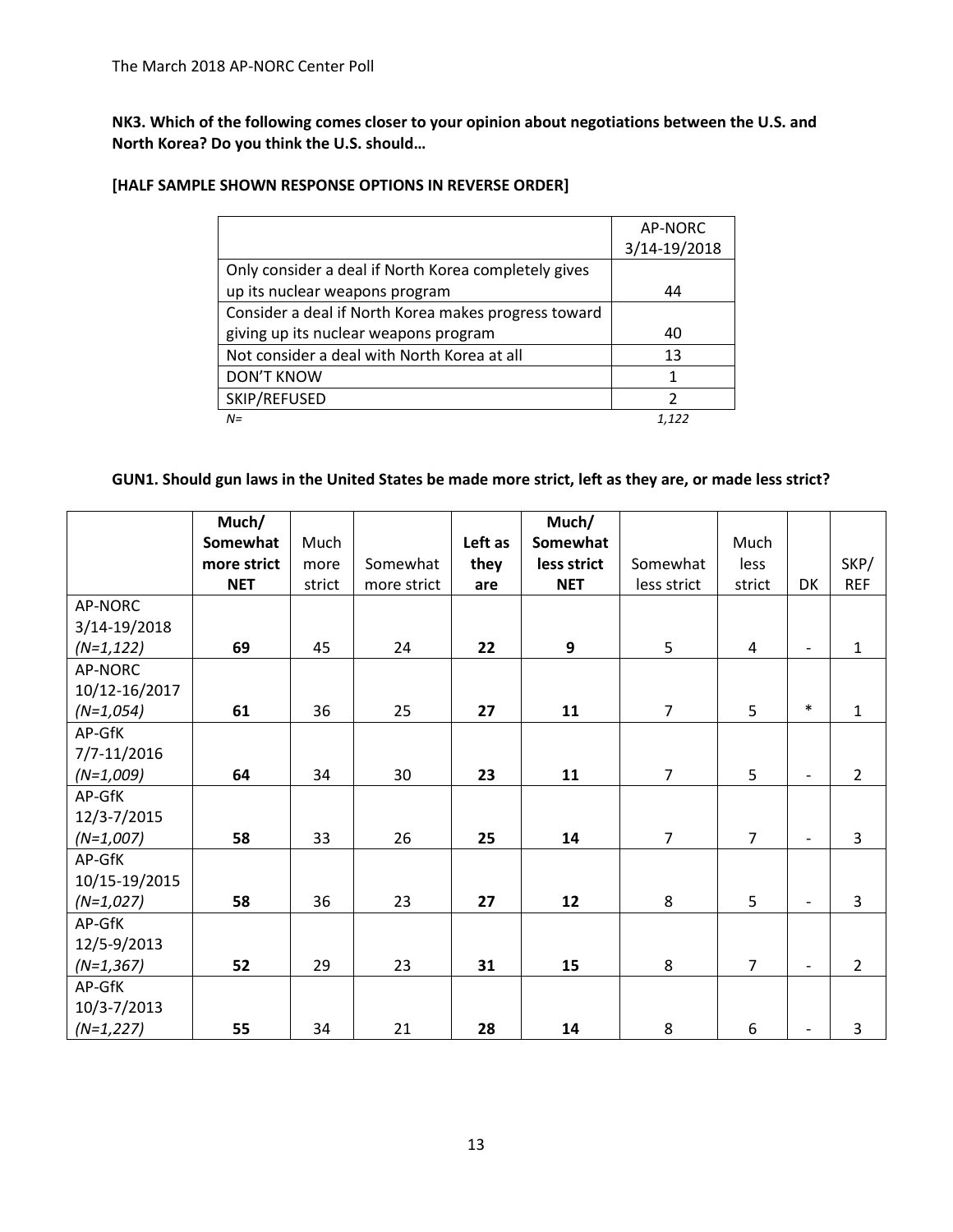**GUN2. Regardless of what you personally support, what do you think is mostly likely to happen in the next year? Will gun laws be made more strict, left as they are, or made less strict?** 

|                               | AP-NORC      | AP-GfK      |
|-------------------------------|--------------|-------------|
|                               | 3/14-19/2018 | 7/7-11/2016 |
| Much/Somewhat more strict NET | 51           | 47          |
| Much more strict              | 10           | 12          |
| Somewhat more strict          | 41           | 35          |
| Left as they are              | 42           | 47          |
| Much/Somewhat less strict NET | 6            | 4           |
| Somewhat less strict          | 4            | 2           |
| Much less strict              | 3            |             |
| <b>DON'T KNOW</b>             | $\ast$       |             |
| <b>SKIPPED ON WEB/REFUSED</b> | 1            | っ           |
| $N =$                         | 1,122        | 1,009       |

## **GUN3. Do you favor, oppose, or neither favor nor oppose each of the following policies?**

## **[ITEMS RANDOMIZED]**

|                      |           |          |          | <b>Neither</b> |                         |          |          |        |              |
|----------------------|-----------|----------|----------|----------------|-------------------------|----------|----------|--------|--------------|
|                      | Strongly/ |          |          | favor          | Strongly/               |          |          |        |              |
| AP-NORC              | Somewhat  | Strongly | Somewhat | nor            | Somewhat                | Somewhat | Strongly |        | SKP/         |
| 3/14-19/2018         | favor NET | favor    | favor    | oppose         | oppose NET              | oppose   | oppose   | DK     | <b>REF</b>   |
| A nationwide ban     |           |          |          |                |                         |          |          |        |              |
| on the sale of AR-15 |           |          |          |                |                         |          |          |        |              |
| rifles and similar   |           |          |          |                |                         |          |          |        |              |
| semiautomatic        |           |          |          |                |                         |          |          |        |              |
| weapons              | 58        | 47       | 11       | 12             | 29                      | 8        | 21       | $\ast$ | 1            |
| A nationwide ban     |           |          |          |                |                         |          |          |        |              |
| on devices that      |           |          |          |                |                         |          |          |        |              |
| convert semi-        |           |          |          |                |                         |          |          |        |              |
| automatic guns to    |           |          |          |                |                         |          |          |        |              |
| function like        |           |          |          |                |                         |          |          |        |              |
| automatic guns, also |           |          |          |                |                         |          |          |        |              |
| known as "bump       |           |          |          |                |                         |          |          |        |              |
| stocks"              | 70        | 55       | 14       | 12             | 17                      | 6        | 10       | $\ast$ | 1            |
| A federal law        |           |          |          |                |                         |          |          |        |              |
| requiring            |           |          |          |                |                         |          |          |        |              |
| background checks    |           |          |          |                |                         |          |          |        |              |
| on all potential gun |           |          |          |                |                         |          |          |        |              |
| buyers, including    |           |          |          |                |                         |          |          |        |              |
| private sales and    |           |          |          |                |                         |          |          |        |              |
| gun shows            | 84        | 69       | 15       | 8              | $\overline{\mathbf{z}}$ | 3        | 5        | $\ast$ | $\mathbf{1}$ |
| A law in your state  |           |          |          |                |                         |          |          |        |              |
| allowing trained     | 38        | 21       | 17       | 12             | 49                      | 15       | 33       | $\ast$ | $\mathbf{1}$ |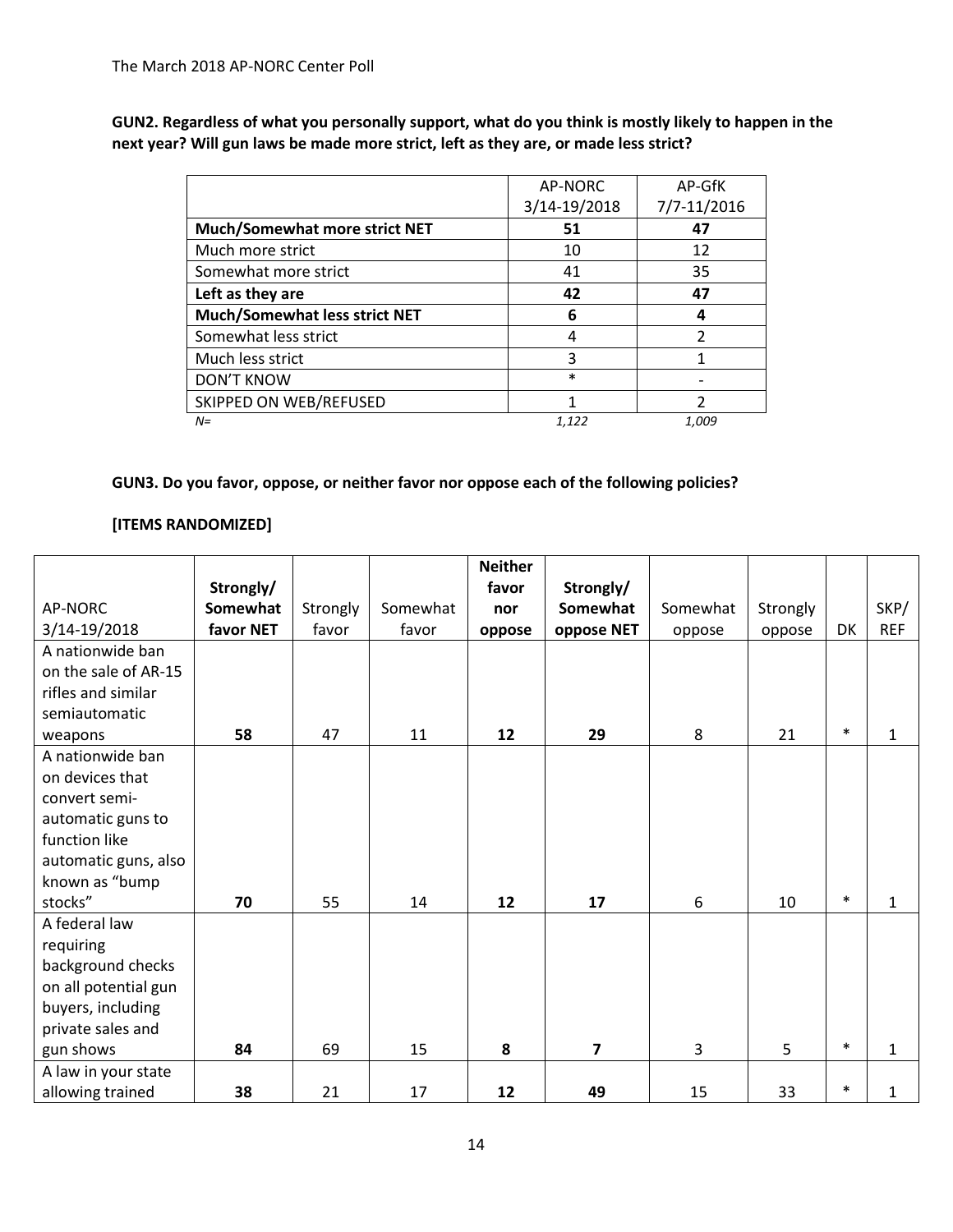| teachers and         |    |    |    |    |                |                |   |              |   |
|----------------------|----|----|----|----|----------------|----------------|---|--------------|---|
| administrators to be |    |    |    |    |                |                |   |              |   |
| armed in schools     |    |    |    |    |                |                |   |              |   |
| A federal law        |    |    |    |    |                |                |   |              |   |
| preventing mentally  |    |    |    |    |                |                |   |              |   |
| ill people from      |    |    |    |    |                |                |   |              |   |
| purchasing guns      | 85 | 69 | 16 | 8  | $\overline{7}$ | 3              | 3 | $\ast$       | 1 |
| Increased funding    |    |    |    |    |                |                |   |              |   |
| for mental health    |    |    |    |    |                |                |   |              |   |
| screening and        |    |    |    |    |                |                |   |              |   |
| treatment            | 85 | 64 | 20 | 11 | 4              | $\overline{2}$ | 1 | $\ast$       | 1 |
| Allowing courts to   |    |    |    |    |                |                |   |              |   |
| prevent people who   |    |    |    |    |                |                |   |              |   |
| are considered a     |    |    |    |    |                |                |   |              |   |
| danger to            |    |    |    |    |                |                |   |              |   |
| themselves or        |    |    |    |    |                |                |   |              |   |
| others, but have not |    |    |    |    |                |                |   |              |   |
| been convicted of a  |    |    |    |    |                |                |   |              |   |
| crime, from owning   |    |    |    |    |                |                |   |              |   |
| a gun                | 78 | 57 | 21 | 9  | 11             | 6              | 5 | $\mathbf{1}$ |   |

*N=1,122*

| AP-GfK                                                                          | Strongly/<br>Somewhat | Strongly | Somewhat | <b>Neither</b><br>favor<br>nor | Strongly/<br>Somewhat | Somewhat | Strongly |                          | SKP/       |
|---------------------------------------------------------------------------------|-----------------------|----------|----------|--------------------------------|-----------------------|----------|----------|--------------------------|------------|
| 7/7-11/2016                                                                     | favor NET             | favor    | favor    | oppose                         | oppose NET            | oppose   | oppose   | DK                       | <b>REF</b> |
| A nationwide ban<br>on the sale of AR-15<br>rifles and similar<br>semiautomatic |                       |          |          |                                |                       |          |          |                          |            |
| weapons                                                                         | 57                    | 43       | 14       | 15                             | 25                    | 9        | 17       | $\overline{\phantom{0}}$ |            |

*N=1,009*

## **GUN4. Do you think that owning a gun does more to protect a person from being a victim of a crime or more to put their safety at risk?**

|                                             | AP-NORC      | AP-GfK      |
|---------------------------------------------|--------------|-------------|
|                                             | 3/14-19/2018 | 7/7-11/2016 |
| Protect them from becoming victims of crime | 58           | 62          |
| Put their safety at risk                    | 40           | 35          |
| <b>DON'T KNOW</b>                           |              |             |
| SKIP/REFUSED                                |              |             |
| $N =$                                       | 1.122        | 1.009       |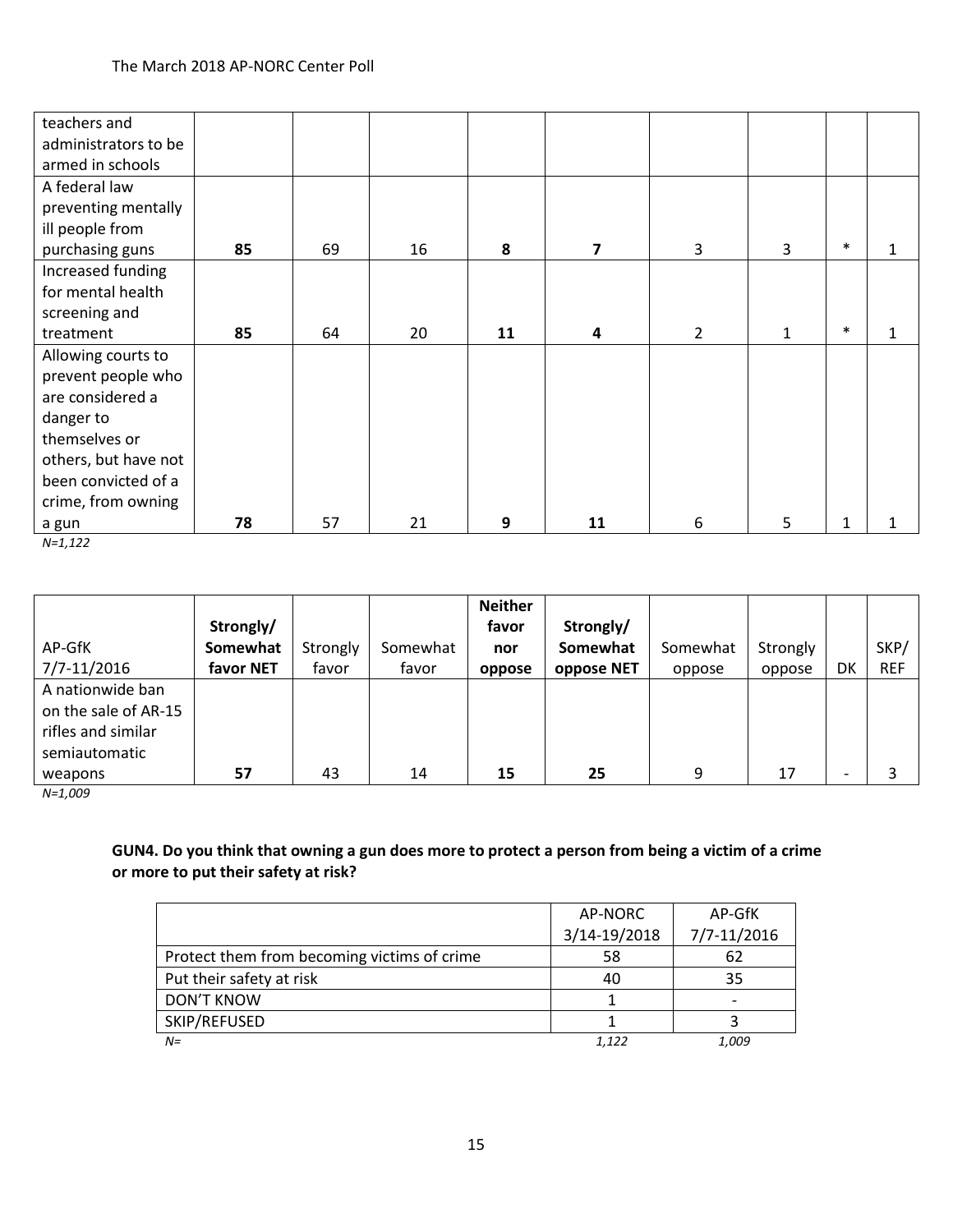**GUN5. If it was harder for people to legally obtain guns in the United States, do you think there would be fewer or more of each of the following or wouldn't it make a make a difference?**

## **[ITEMS RANDOMIZED]**

|                 | Many/     |       |          |            | Many/    |          |      |        |            |
|-----------------|-----------|-------|----------|------------|----------|----------|------|--------|------------|
| AP-NORC         | somewhat  | Many  | Somewhat | <b>No</b>  | Somewhat | Somewhat | Many |        | SKP/       |
| 3/14-19/2018    | fewer NET | fewer | fewer    | difference | more NET | more     | more | DK     | <b>REF</b> |
| Mass shootings  | 60        | 35    | 25       | 30         | 9        | 3        | 6    | $\ast$ |            |
| <b>Suicides</b> | 45        | 16    | 29       | 47         |          | 4        | 3    |        |            |
| Homicides       | 51        | 21    | 31       | 38         | 9        |          |      | $\ast$ |            |
| Accidental      |           |       |          |            |          |          |      |        |            |
| shootings       | 60        | 28    | 32       | 31         | 8        |          | 4    | $\ast$ |            |

*N=1,122*

|                 | Many/     |       |          |            | Many/    |          |      |        |            |
|-----------------|-----------|-------|----------|------------|----------|----------|------|--------|------------|
| AP-NORC         | somewhat  | Many  | Somewhat | <b>No</b>  | Somewhat | Somewhat | Many |        | SKP/       |
| 10/12-16/2017   | fewer NET | fewer | fewer    | difference | more NET | more     | more | DK     | <b>REF</b> |
| Mass shootings  | 49        | 24    | 25       | 43         |          |          |      | $\ast$ | $\ast$     |
| <b>Suicides</b> | 40        | 14    | 26       | 55         |          |          |      | $\ast$ |            |
| Homicides       | 46        | 18    | 28       | 45         |          |          |      | $\ast$ |            |
| Accidental      |           |       |          |            |          |          |      |        |            |
| shootings       | 53        | 23    | 30       | 41         |          |          |      | $\ast$ |            |

*N= 1,054*

## **GUN6. Do you happen to have in your home or garage any guns or revolvers?**

|                   | AP-NORC      |
|-------------------|--------------|
|                   | 3/14-19/2018 |
| Yes               | 38           |
| No                | 59           |
| <b>DON'T KNOW</b> |              |
| SKIP/REFUSED      | ੨            |
| $N =$             | 1.122        |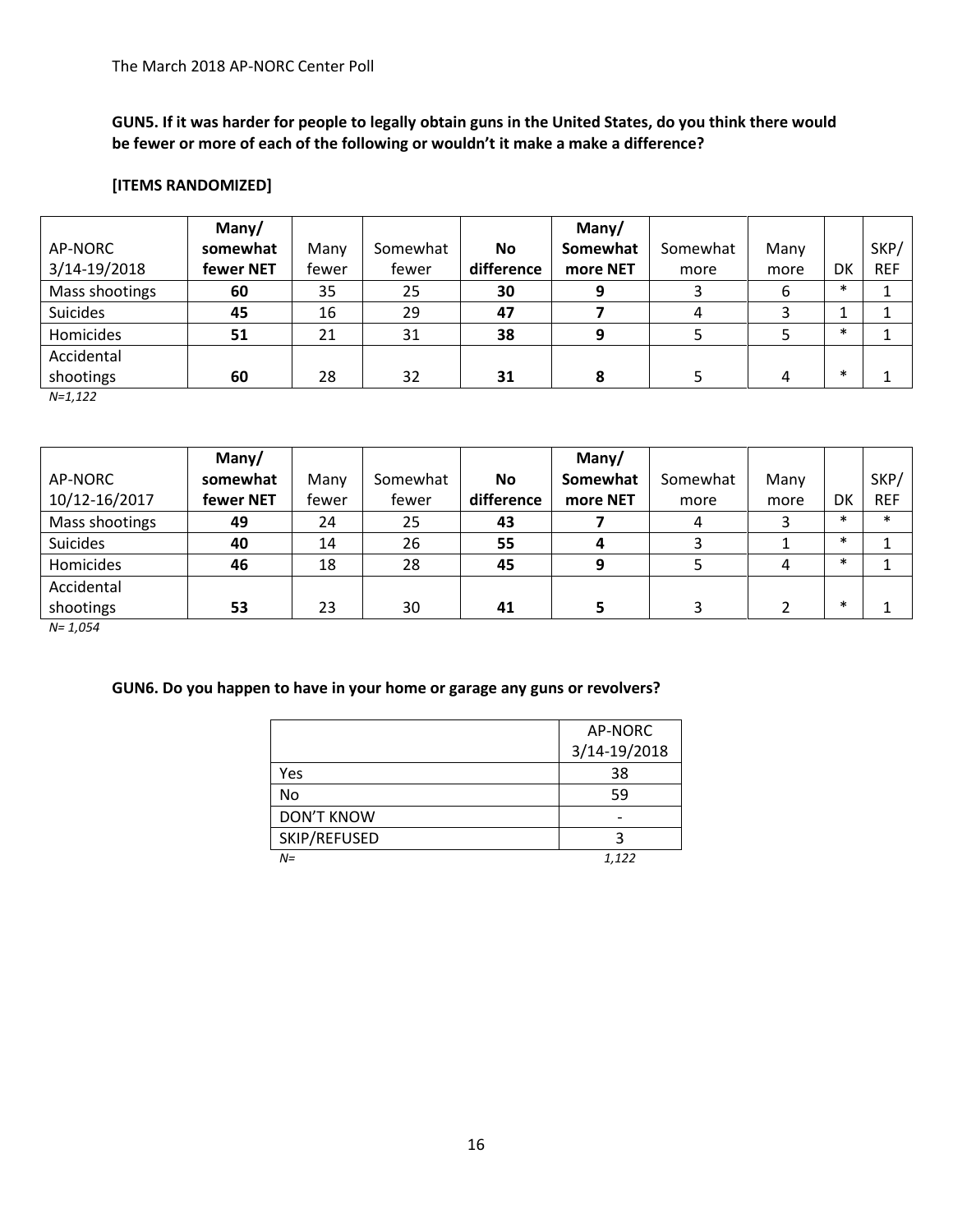# *If yes in GUN6*

# **GUN6A. Do any of these guns personally belong to you?**

|                   | AP-NORC      |
|-------------------|--------------|
|                   | 3/14-19/2018 |
| Yes               | 79           |
| No                | 21           |
| <b>DON'T KNOW</b> |              |
| SKIP/REFUSED      |              |
| $N =$             | 403          |

# **PID1. Do you consider yourself a Democrat, a Republican, an independent or none of these?**

|                   | AP-NORC      |
|-------------------|--------------|
|                   | 3/14-19/2018 |
| Democrat          | 33           |
| Republican        | 27           |
| Independent       | 23           |
| None of these     | 16           |
| <b>DON'T KNOW</b> |              |
| SKIP/REFUSED      |              |
| $N =$             | 1,122        |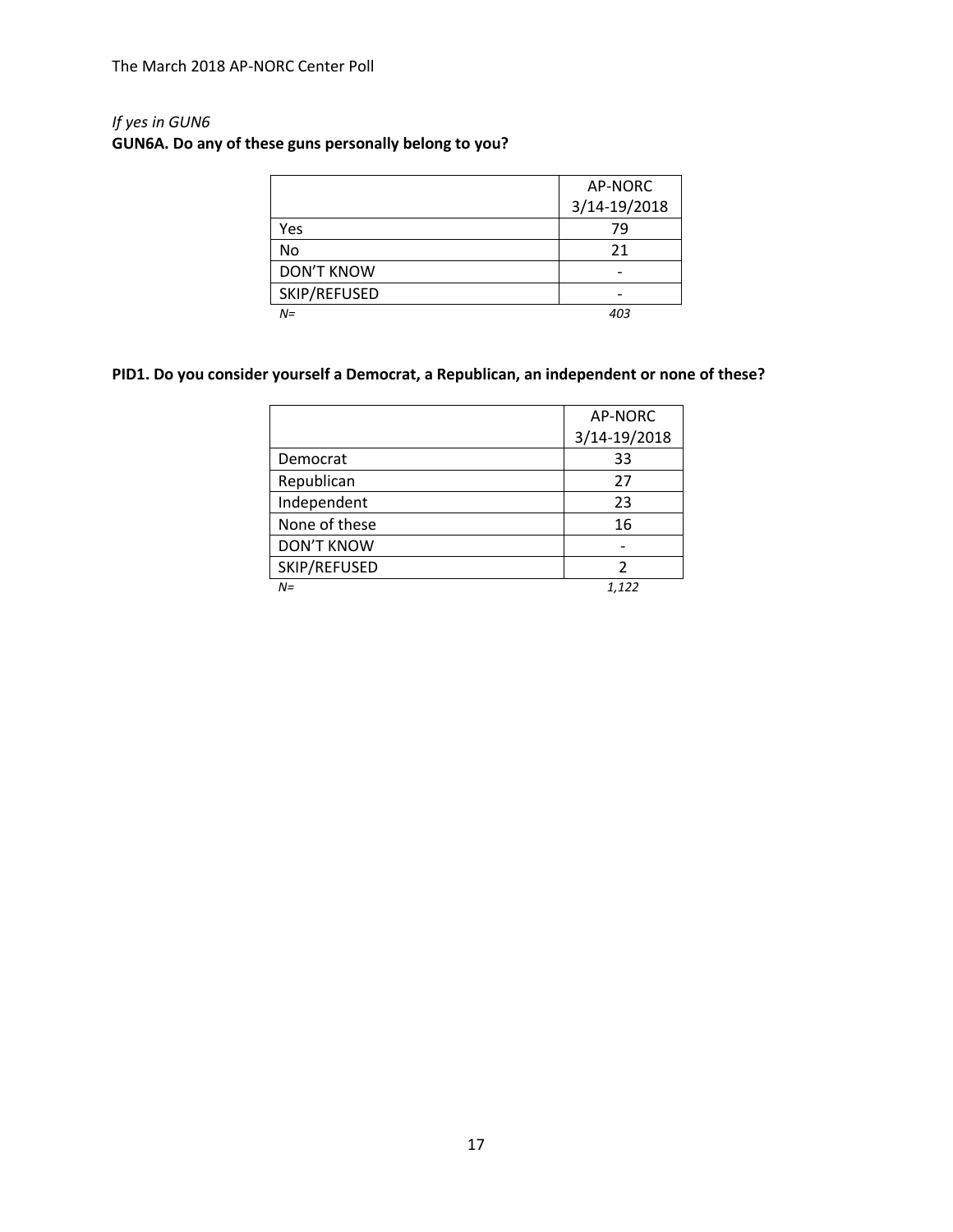## *If Democrat in PID1*

**PIDa. Do you consider yourself a strong Democrat or a moderate Democrat?**

#### *If Republican in PID1*

**PIDb. Do you consider yourself a strong Republican or a moderate Republican?**

*If Independent, None of these, or Don't Know/Skip/Refused in PID1* **PIDi. Do you lean more toward the Democrats or the Republicans?**

## **[PID1, PIDA, PIDB, AND PIDI COMBINED]**

|                               | AP-NORC      |
|-------------------------------|--------------|
|                               | 3/14-19/2018 |
| <b>Democrat NET</b>           | 45           |
| <b>Strong Democrat</b>        | 13           |
| Moderate Democrat             | 20           |
| Lean Democrat                 | 12           |
| Independent/None - Don't lean | 17           |
| <b>Republican NET</b>         | 36           |
| Lean Republican               | 10           |
| Moderate Republican           | 17           |
| <b>Strong Republican</b>      | 10           |
| Unknown                       | 1            |
| $N =$                         | 1,122        |

#### **G11B. Generally speaking, do you consider yourself a…?**

|                   | AP-NORC      |
|-------------------|--------------|
|                   | 3/14-19/2018 |
| Liberal           | 22           |
| Conservative      | 35           |
| Moderate          | 40           |
| <b>DON'T KNOW</b> |              |
| SKIP/REFUSED      |              |
| $N =$             | 1.122        |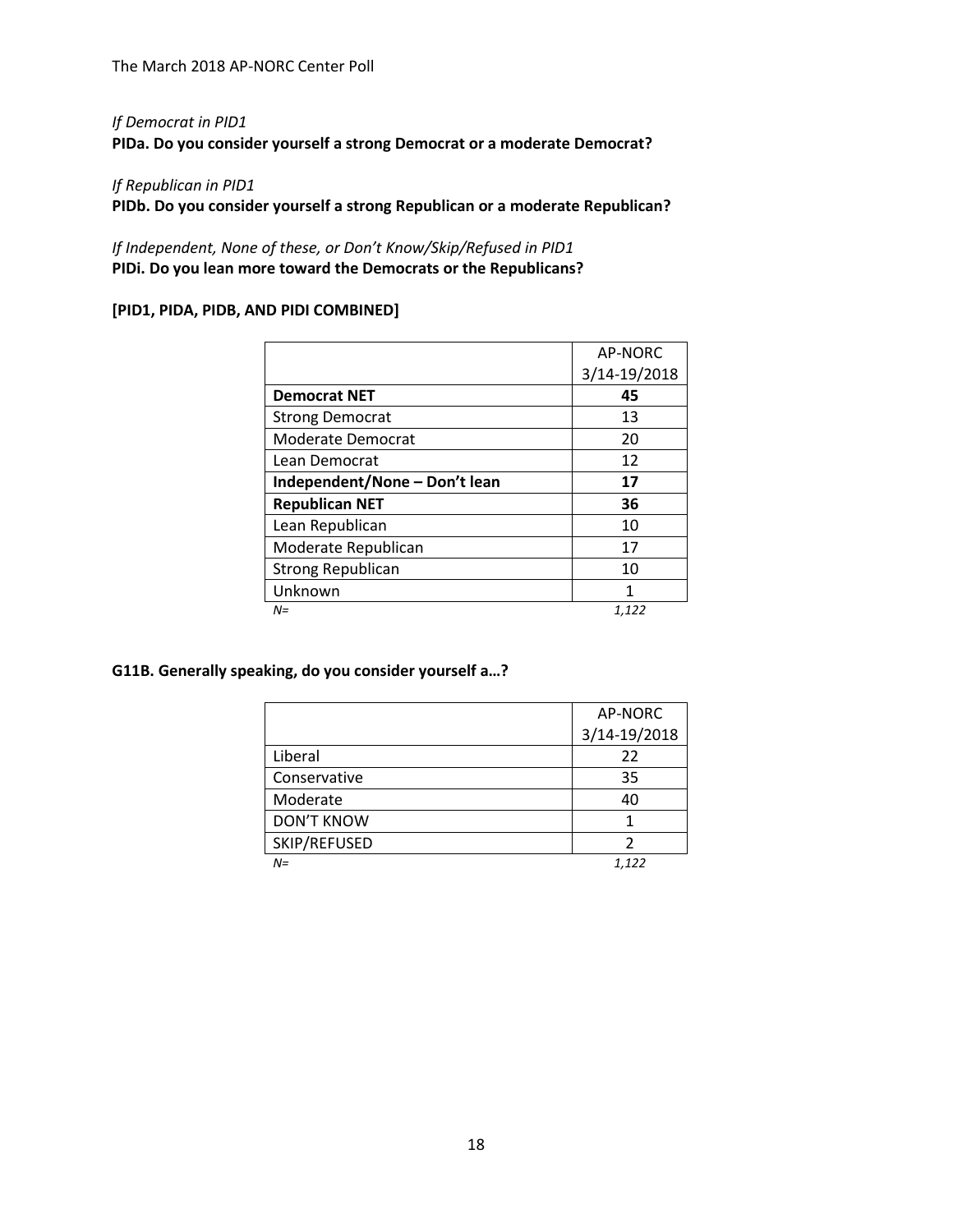# **DM5. Which one of the following best describes where you live?**

|                   | AP-NORC      |
|-------------------|--------------|
|                   | 3/14-19/2018 |
| Urban area        | 27           |
| Suburban area     | 47           |
| Rural area        | 23           |
| <b>DON'T KNOW</b> | $\ast$       |
| SKIP/REFUSED      |              |
| $N =$             | 1.122        |

### **AGE**

|       | AP-NORC      |
|-------|--------------|
|       | 3/14-19/2018 |
| 18-24 | 12           |
| 25-34 | 19           |
| 35-44 | 14           |
| 45-54 | 16           |
| 55-64 | 19           |
| 65-74 | 13           |
| $75+$ |              |
| $N =$ | 1,122        |

### **GENDER**

|        | AP-NORC      |
|--------|--------------|
|        | 3/14-19/2018 |
| Male   | 48           |
| Female | 52           |
| $N =$  | 1,122        |

## **RACE/ETHNICITY**

|                                  | AP-NORC      |
|----------------------------------|--------------|
|                                  | 3/14-19/2018 |
| White                            | 64           |
| <b>Black or African American</b> | 12           |
| Hispanic                         | 16           |
| Other                            |              |
| $N =$                            | 1.122        |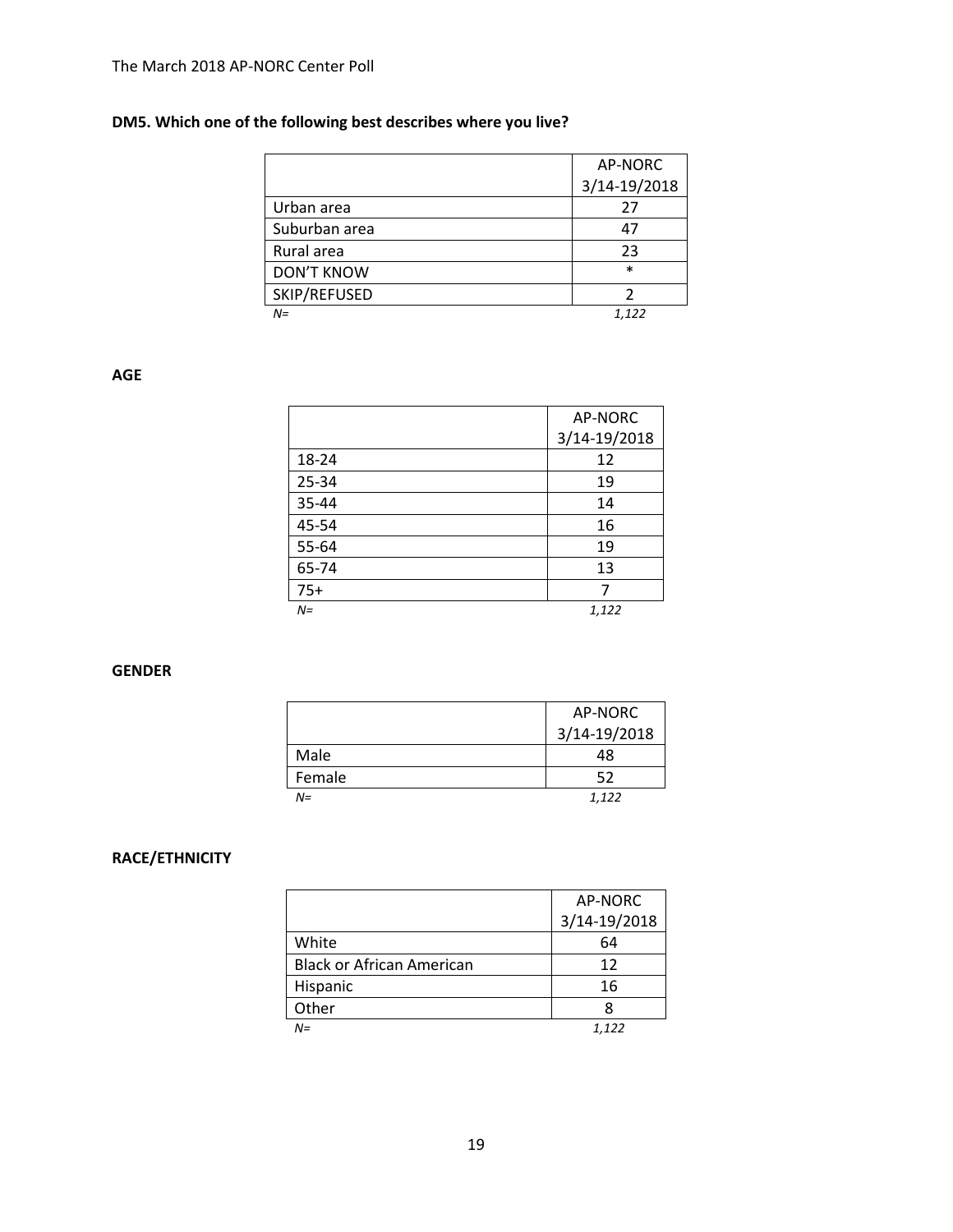## **MARITAL STATUS**

|                     | AP-NORC      |
|---------------------|--------------|
|                     | 3/14-19/2018 |
| Married             | 51           |
| Widowed             | 5            |
| Divorced            | q            |
| Separated           | 2            |
| Never married       | 26           |
| Living with partner |              |
| $N =$               | 1,122        |

## **EDUCATION**

|                                    | AP-NORC      |
|------------------------------------|--------------|
|                                    | 3/14-19/2018 |
| Less than a high school diploma    | 11           |
| High school graduate or equivalent | 29           |
| Some college                       | 29           |
| College graduate or above          | 31           |
| $N =$                              | 1122         |

## **INCOME**

|                              | AP-NORC      |
|------------------------------|--------------|
|                              | 3/14-19/2018 |
| Under \$10,000               | 5            |
| \$10,000 to under \$20,000   | 10           |
| \$20,000 to under \$30,000   | 14           |
| \$30,000 to under \$40,000   | 11           |
| \$40,000 to under \$50,000   | 10           |
| \$50,000 to under \$75,000   | 17           |
| \$75,000 to under \$100,000  | 12           |
| \$100,000 to under \$150,000 | 14           |
| \$150,000 or more            | 8            |
| $N =$                        | 1,122        |